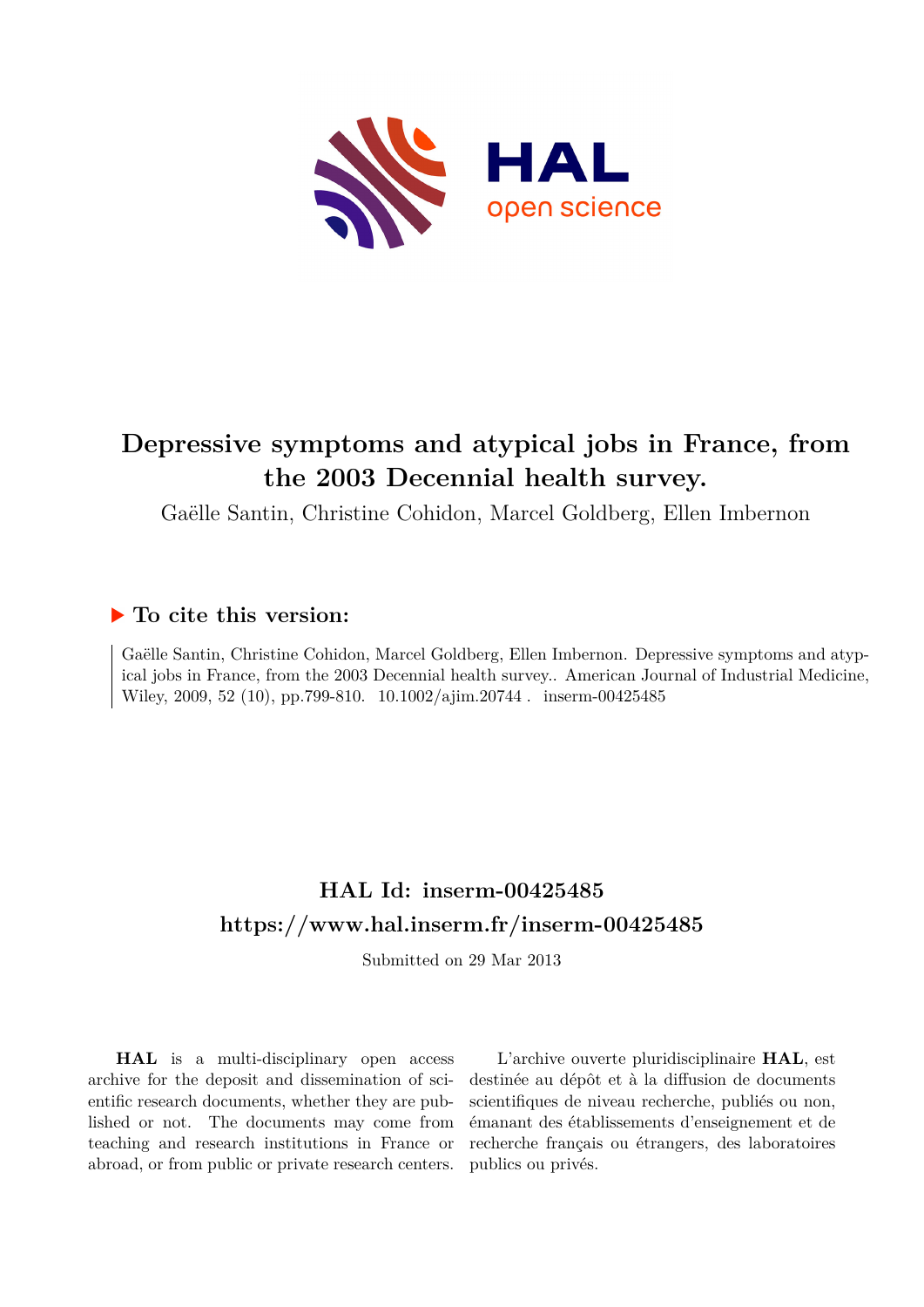## **Depressive symptoms and atypical jobs in France, from the 2003 Decennial health survey**

Gaëlle Santin (1), Christine Cohidon (1), Marcel Goldberg (1,2), Ellen Imbernon (1)

- (1) Department of occupational health-French Institute for Public Health Surveillance (InVS), Saint-Maurice, France
- (2) Unité 687, Institut National de la Santé et de la Recherche Médicale (INSERM), Villejuif, France

Corresponding author:

Gaëlle Santin Postal address: 12 rue du val d'osne 94415 Saint-Maurice Cedex – France E-mail:  $g.santin@/invs.sante.fr$ Telephone number: 33(0)1-55-12-54-28 Fax number: 33(0)1-41-79-67-88

#### **Abstract:**

Background: The objective is to study the relations between depressive symptoms and atypical jobs in the working population in France and to determine if these associations might be linked with psychosocial and organizational constraints.

Methods: The data come from the 2003 decennial health survey and concern 11,895. Depressive symptoms were measured by the CES-D scale. Atypical jobs were defined by employment status (fixed-term or temporary job contract, permanent job contract, selfemployed) and by part-time work during working life (involuntary or chosen). Working conditions related to atypical hours and psychosocial factors were also studied.

Results: For both sexes, involuntary part-time work was associated with a higher frequency of depressive symptoms, but part-time work by choice was not. Fixed-term contracts were associated with depressive symptoms only in women. All of these associations persisted after adjustment for psychosocial and organizational factors.

Conclusion: The associations between atypical jobs and depressive symptoms differ for job status according to sex and do not seem to be associated with the worst psychosocial working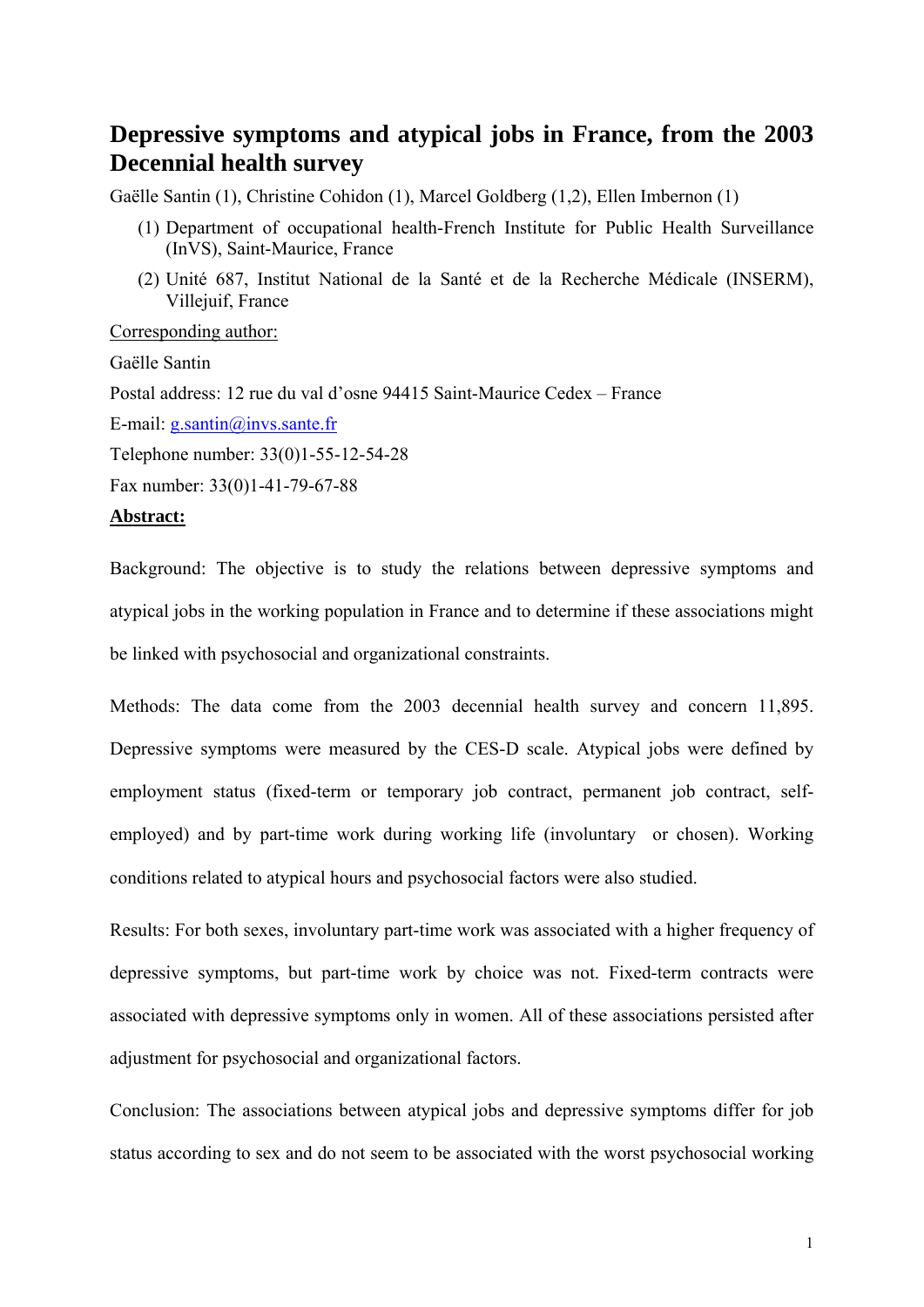conditions. The interpretation of these results is nonetheless limited in part by the crosssectional nature of the survey.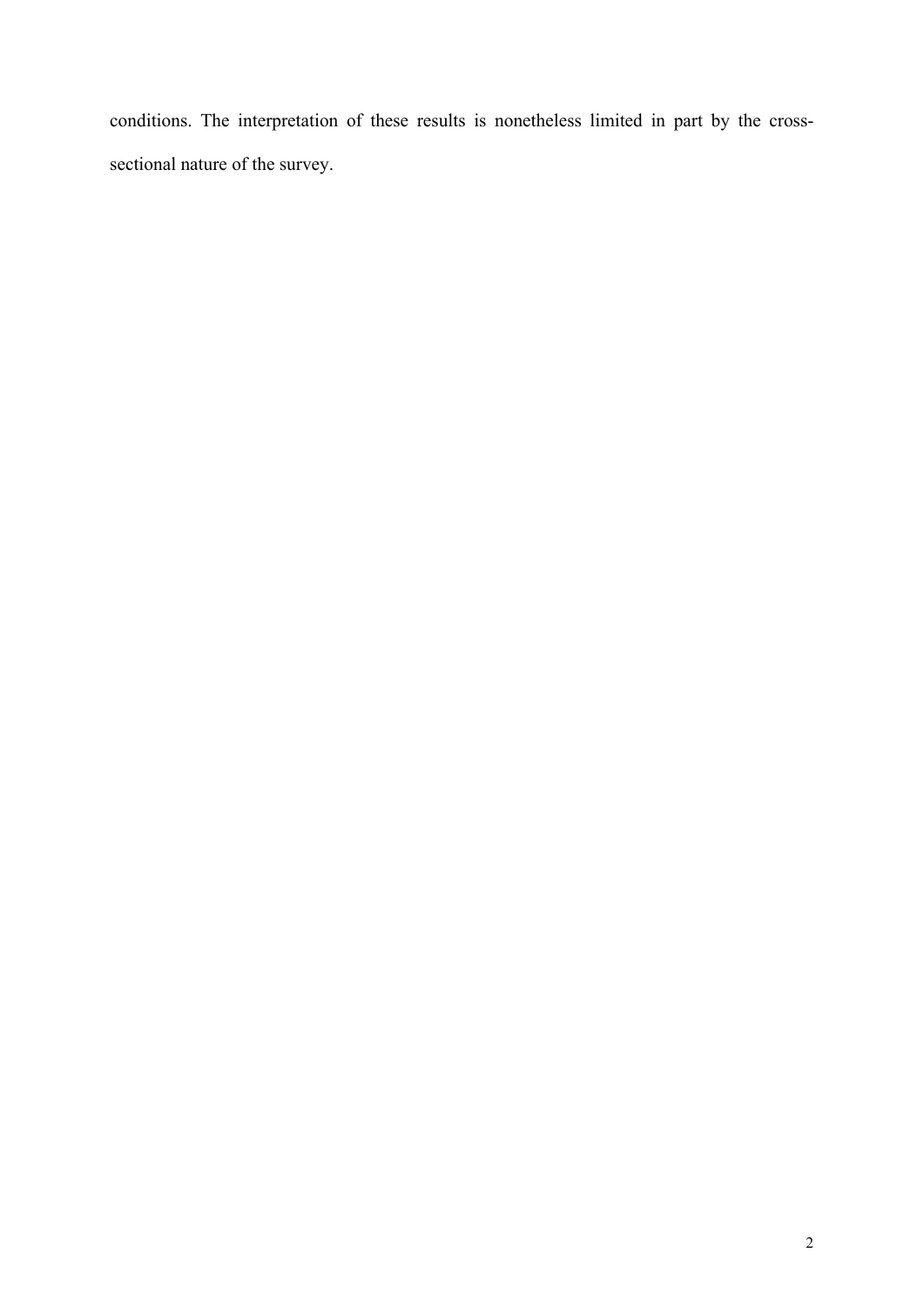## **Introduction**

For several decades, in search of increased productivity and more competitiveness, companies in the industrialized countries have increased their use of flexible jobs. This type of job includes fixed-term or temporary job contracts, part-time jobs, and hiring self-employed or free-lance workers for specific tasks. Throughout this study, we will refer to these jobs as atypical, in contrast to full-time permanent jobs.

In French private law, fixed-term contracts have a maximum duration of 18 months and must theoretically be used by employers only to replace employees who are absent on leave or to cope with seasonal or occasional constraints. Nonetheless, between 1982 and 2002, the proportion of these contracts rose from 7% to 14% among women and from 5% to 9% among men [Dares 2005a]. Moreover, among employees with fixed-term contracts, 26% work parttime, while only 16% of people with permanent contracts do so [Dares 2005b].

Several epidemiologic studies have described associations between temporary jobs and health status. In a meta-analysis, Virtanen showed that workers with temporary employment, compared with those with permanent job contracts, appeared to be affected more often by psychological distress, musculoskeletal diseases and workplace accidents [Virtanen et al. 2005a]. In addition to the job insecurity associated with these contracts, one hypothesis that may explain these associations is that workers with these fixed-term (as well as part-time) contracts may be exposed to more difficult working conditions, in particular, to strong psychosocial constraints [Aronsson et al. 2002;Benach and Muntaner 2007;Kim et al. 2006;Stansfeld 2002;Virtanen et al. 2005b]. To our knowledgment, few data are thus far available to confirm this hypothesis.

Similarly, there are few epidemiologic studies of the associations between part-time work and health [Artazcoz et al. 2007] and their results are not always consistent [Bardasi and Francesconi 2004;Quinlan et al. 2001]. Several authors suggest that the issues might be better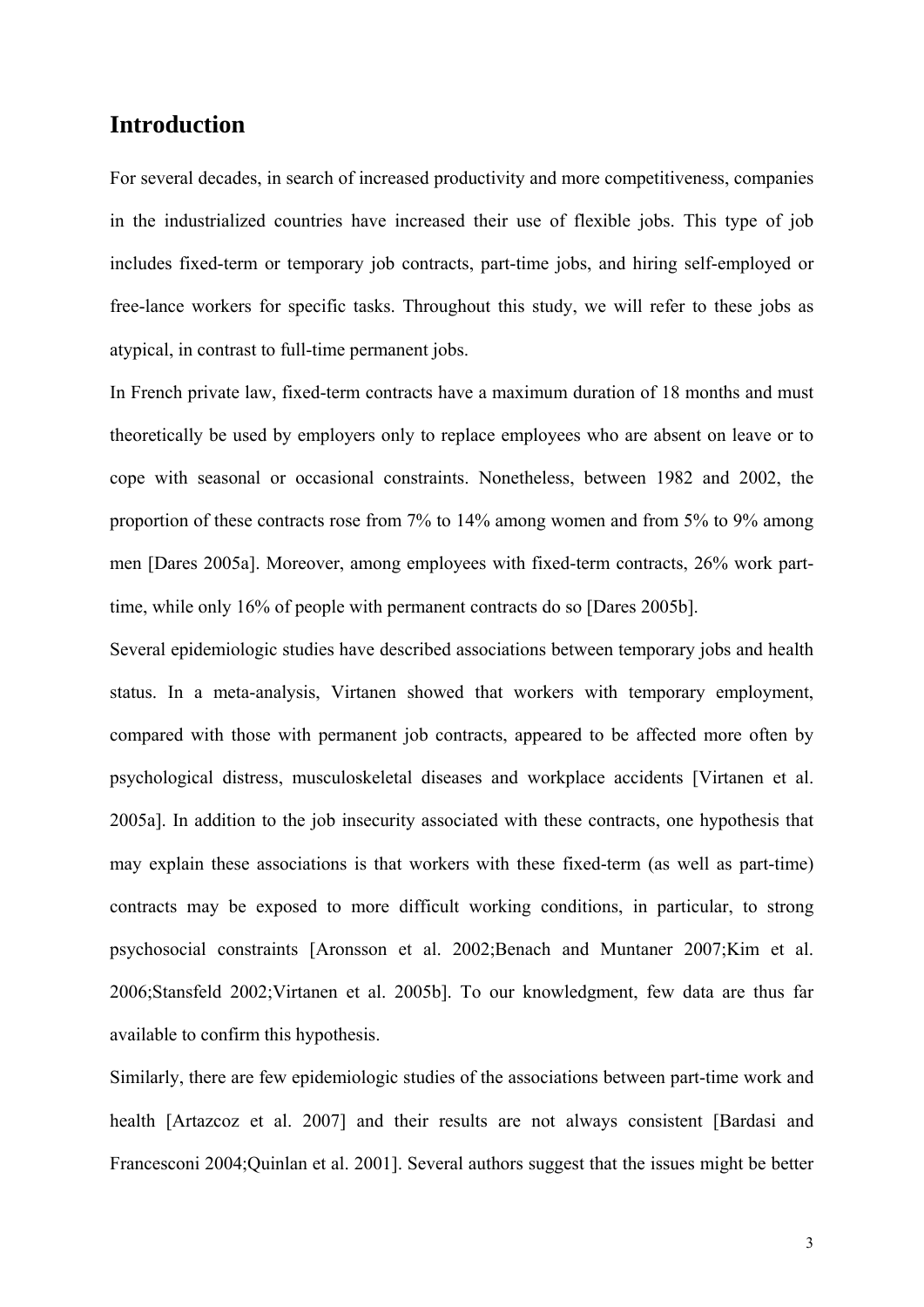understood if part-time work were differentiated according to whether the worker chose to work part-time or was compelled to [Bardasi and Francesconi 2004;Benach et al. 2004;Benavides et al. 2000]. Until now, this distinction has been rare in the epidemiologic literature.

The principal objective of our study is to describe the associations in the French working population between atypical jobs (employment status, part-time work experience) and depressive symptoms, while distinguishing between chosen and involuntary part-time work. A second stage of this work sought to determine if these associations might be associated with psychosocial or organizational constraints.

## **Population and methods**

## **Study design**

For this study, we used data from the decennial health survey conducted in 2002-2003 by the French National Institute for Statistical and Economic Studies (INSEE). The nationwide Decennial health survey is conducted in France every 10 years. The data studied here come from the fifth such survey by INSEE, in 2002-2003. It used unequal probability sampling of 25,021 homes, randomly selected from a database of homes included in the 1999 census questionnaire and another database of new homes constructed after 1999. Each home was considered a household. All adults in the home were questioned. The random selection of homes was stratified by region and by urban unit size. A sampling weight was associated with each person, based on the probability of his or her inclusion and on adjustments for nonresponse [Caron and Rousseau 2005].

Overall, 77.8% (16,848) households considered for the survey agreed to participate. Usable data came from 20,103 people aged 18 years or older.

#### **Study population**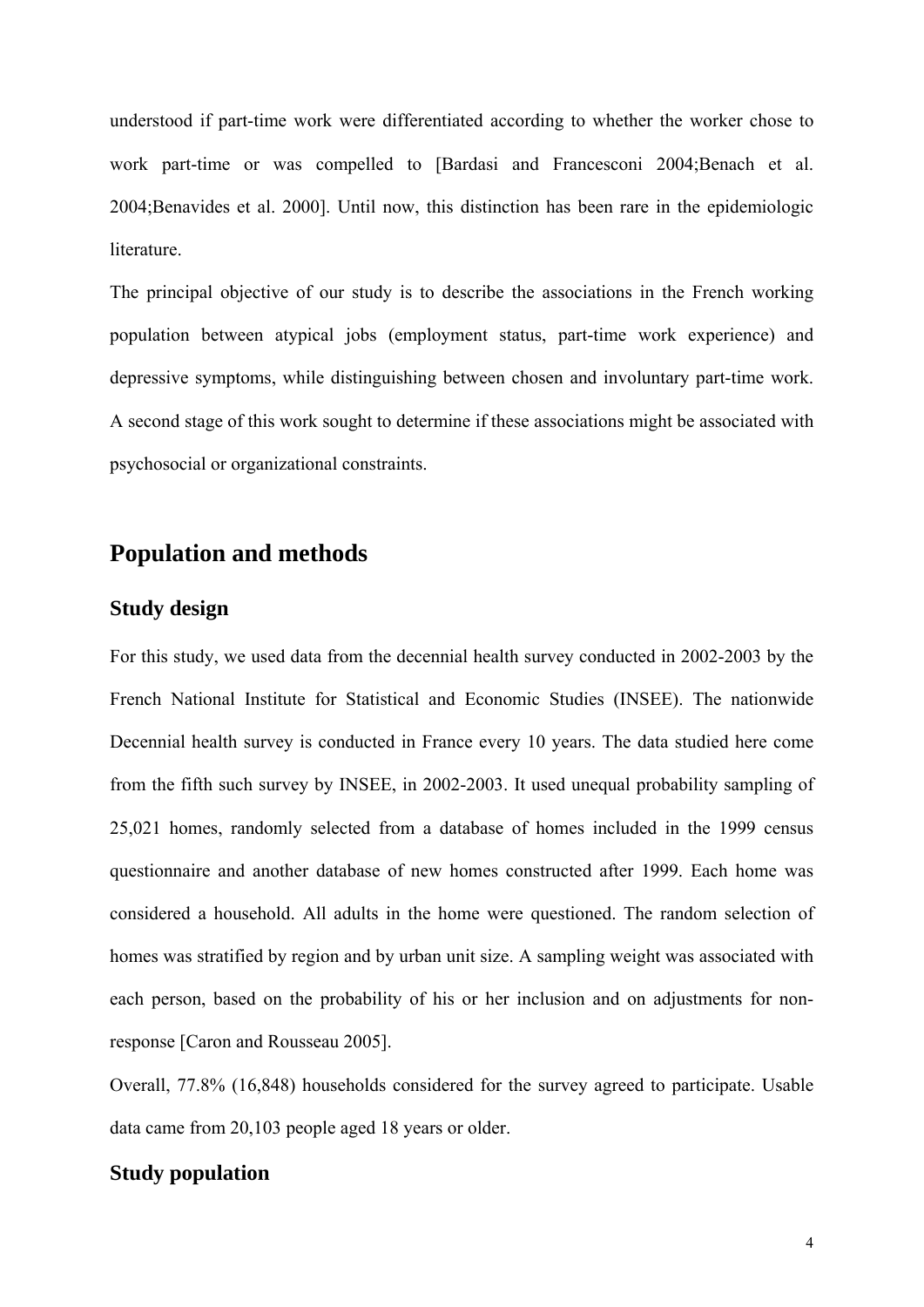The study population analyzed here was limited to people with jobs at the time of the survey. Approximately 82% of the eligible subjects in the labor force  $-11,895$  people  $-$  completed a usable questionnaire: 6232 men and 5663 women).

#### **Data**

#### Data collection procedures

Data collection lasted for one year. An investigator visited each home three times at onemonth intervals and asked about living conditions, social and demographic status, health status, and drug use. In addition to the face-to-face interviews, self-administered questionnaires collected information about alcohol consumption, smoking, depressive symptoms, and working conditions.

#### Study data

#### Depressive symptoms

Depressive symptoms were assessed by the validated French version of the CES-D scale (Center for Epidemiological Studies - Depression Scale) [Fuhrer and Rouillon 1989]. It includes 20 items that explore symptoms of depression. These items, with ordinal Likert-type responses, have a value ranging from 0 to 3, from which a score from 0 to 60 can be calculated. People with scores above the threshold recommended in France (greater than 17 for men and 23 for women) were considered to have depressive symptoms.

#### Atypical jobs

Atypical jobs were defined according to employment status at the time of the survey and by a composite indicator about part-time work. Job status was defined in 4 categories: a temporary job contract (eg with a temporary agency), a fixed-term contract, a permanent job contract, and self-employment; in the multivariate analyses, because there were not enough temporary workers, they were pooled with the subjects with fixed-term contracts in a single category of non-permanent workers.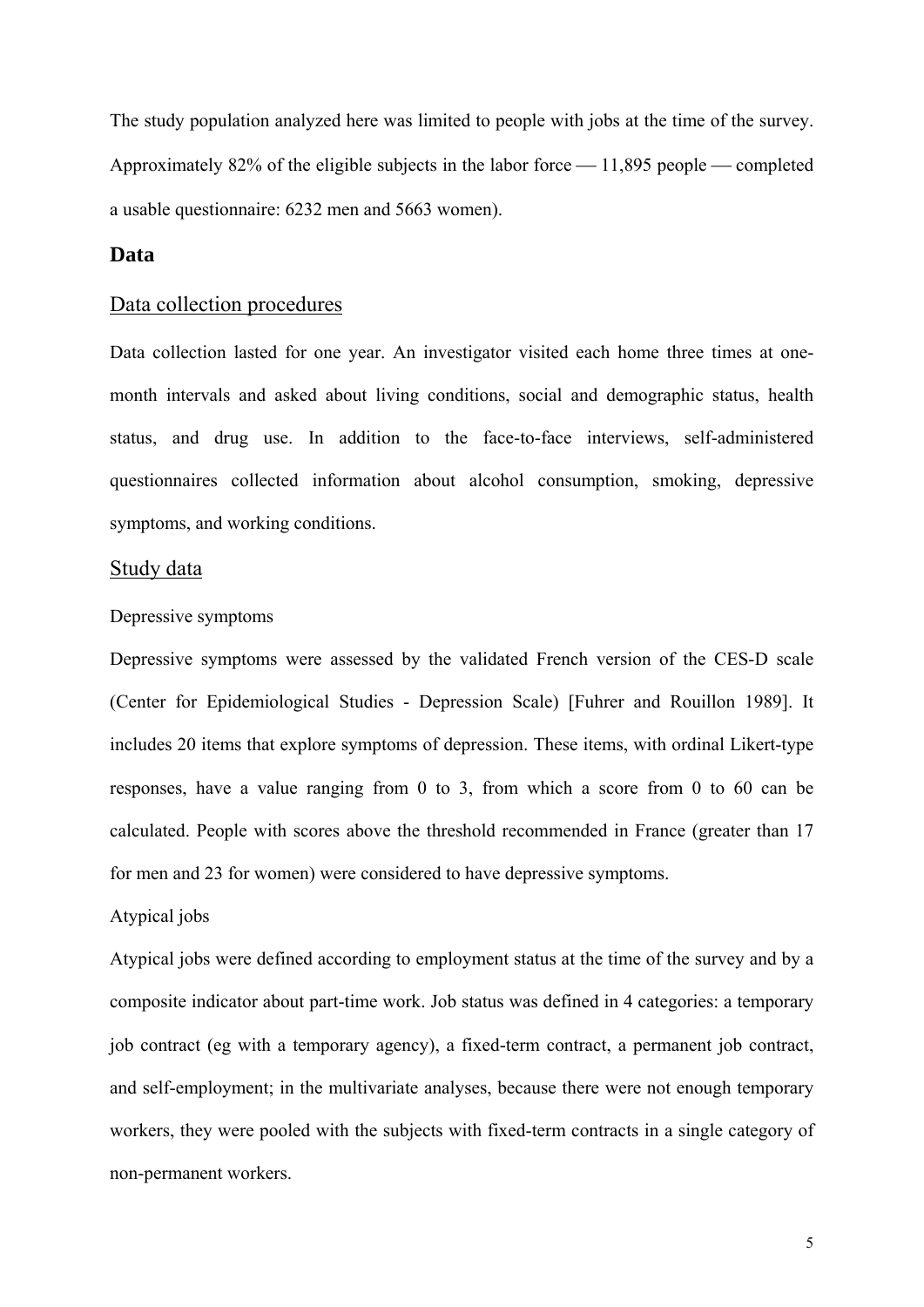Several items about part-time work were collected in the survey: current part-time job, parttime by choice or not, total past duration of part-time work during the entire working life. Based on these three items, we constructed a composite part-time work experience indicator. Because men and women were not exposed to part-time work at the same frequency, a more detailed indicator was developed for the women. We considered the following categories: currently full-time and never worked part-time; currently full-time who has previously worked part-time, currently part-time by choice, and currently part-time involuntarily. Among women we further distinguished between those with past part-time work for up to and including or more than 60 months.

Psychosocial and organizational factors at work

- Psychosocial factors

Different psychosocial and organization factors were considered in the study: performance pay, possibility of learning at work, variety of work, control over the work process, sufficient resources for performing quality work, sufficient possibility of mutual assistance and cooperation at work, and the need to deal with the public. Time pressure was explored by the following variables: repetitive work with time pressure, frequent need to work fast (tight deadlines), need to do several things simultaneously, frequent interruption while working, and the need to not take one's eyes off one's work.

- Organizational factors

Finally, an indicator of non-standard hours was constructed based on the following working conditions: alternating shift work or a job that often required going to bed after midnight or waking up before 5 in the morning, or not sleeping at night.

Other factors considered in the analysis

Indicators of social situation were considered. Educational level was divided into 3 categories: no diploma, diploma less than high school diploma, diploma equal or greater than high school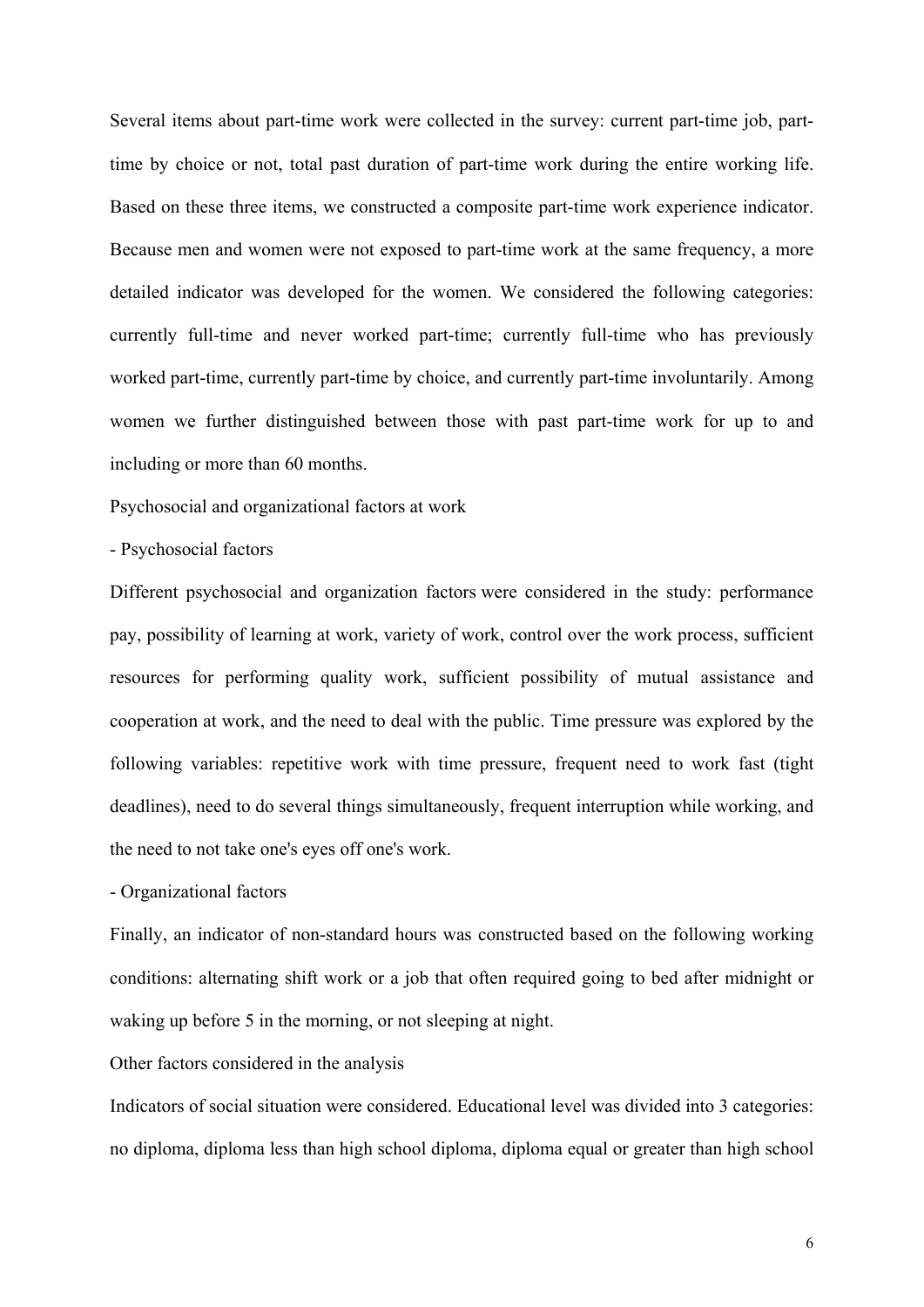diploma. Annual income by household consumption unit was classified according to percentiles (10th and 90th percentiles). Socioeconomic status was assessed as the social category according to the 1994 INSEE socioprofessional nomenclature [Insee 1994]. It covered the following groups: farmers, tradespeople and shopkeepers, managers and professionals, intermediate white-collar occupations, office and sales personnel and manual workers; the latter were categorized more precisely as unskilled or skilled. Supplementary health insurance was also considered as a social indicator; in France, except for several particular situations, the entire population has access to social coverage that covers a substantial part of their medical expenses. The other part may be covered by supplementary health insurance, purchased directly by individuals or through the intermediary of their employers. The lack of supplementary insurance is thus an indicator of low income. Finally, the total duration of unemployment was also studied (up to and including 12 months, less than 12 months, never).

Social, demographic, and personal informations included as adjustment variables were age, living with a partner (marital status, legal and otherwise), and having had a major life event before the age of 18 years (parents' death or divorce, poverty, etc.) or during the past year. Health risk behaviors were assessed by smoking status and excessive alcohol consumption; the latter was assessed by an adaptation of the CAGE questionnaire that, unlike the original version, refers to the previous year [Mayfield et al. 1974]. Because of the possible associations with depressive symptoms, the existence of at least one serious chronic disease was also included in the analyses. Finally, consumption of psychotropic medication the previous day was recorded.

### **Statistical analysis**

All estimates (prevalence, odds ratios, and confidence intervals) and the statistical tests took the sampling plan into account, which makes it possible to extrapolate the results to the entire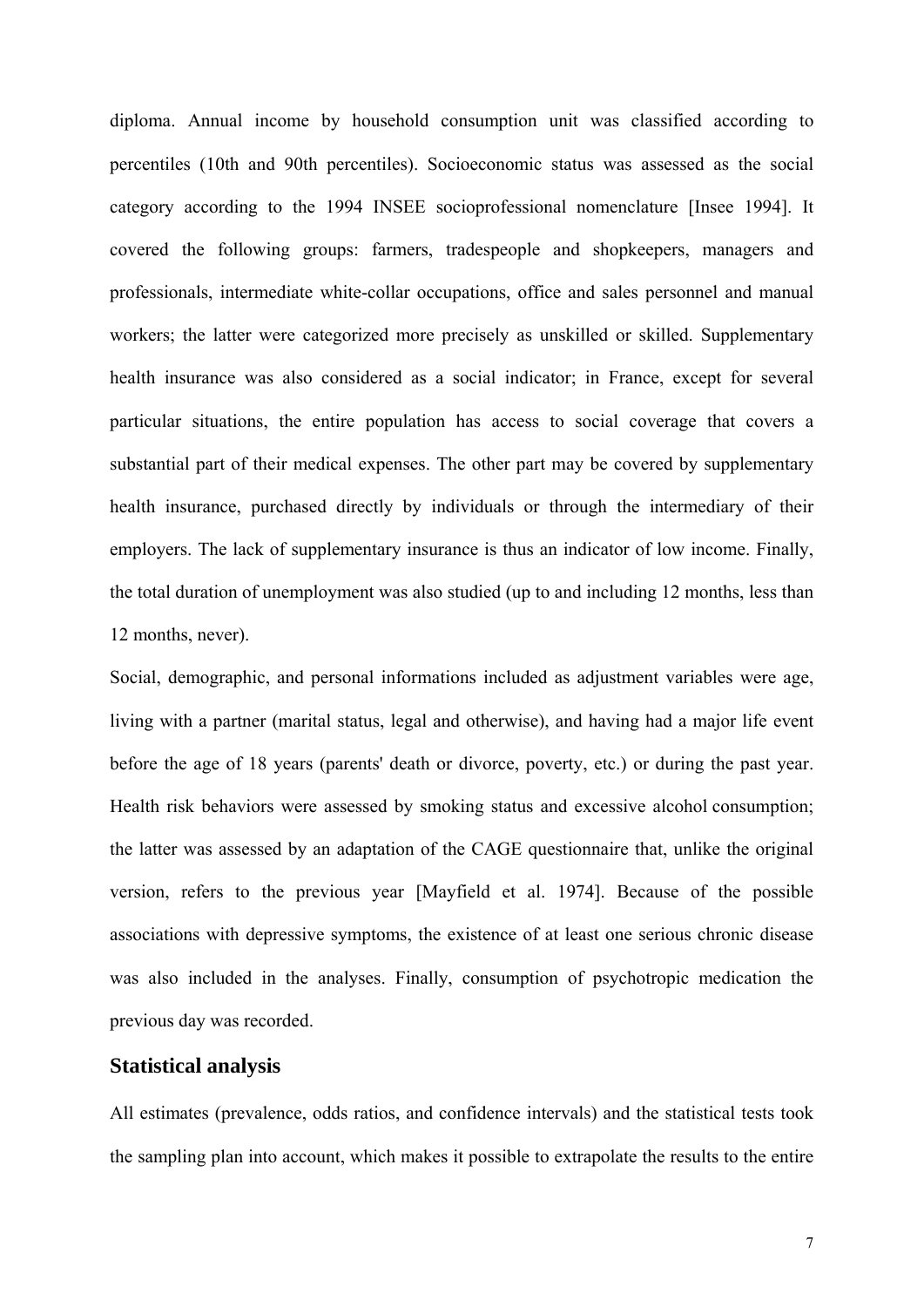working population in France. The actual numbers presented, on the other hand, are those of the sample. The analyses were conducted separately for men and women. The crude associations between the prevalence of depressive symptoms and each of the independent variables were assessed by Chi-square tests.

The question of whether depressive symptoms were associated with atypical jobs after consideration of social and demographic factors was approached in two stages:

- In view of the number of variables studied and of their correlations, in a first stage we conducted logistic regression by groups of variables: depressive symptoms and demographic variables, health variables, social variables, and finally atypical jobs. These made it possible to study the changes in the odds ratios and confidence intervals after adding and withdrawing variables belonging to the same group.
- In a second stage the variables associated with depressive symptoms at a p value of 10% during the preceding stage were included in the same model. Backward stepwise logistic regressions were performed and the variables of interest (employment status, part-time experience) as well as the variables associated with depressive symptoms at a threshold of 5% were included in the final model.

To determine if the associations between depressive symptoms and atypical jobs were linked to psychosocially difficult working conditions, we introduced the working conditions related to psychosocial and organizational factors and non-standard hours into the final model.

The goodness of fit of the models was assessed by a Hosmer-Lemeshow test.

The analyses were performed with the SVY commands of STATA software [StataCorp 2006].

## **Results**

#### **Population description**

The study population (n=11,895) was 55% men and 45% women. For both sexes, 75% of those with jobs had permanent job contracts. Short-term contracts (temporary and fixed-term)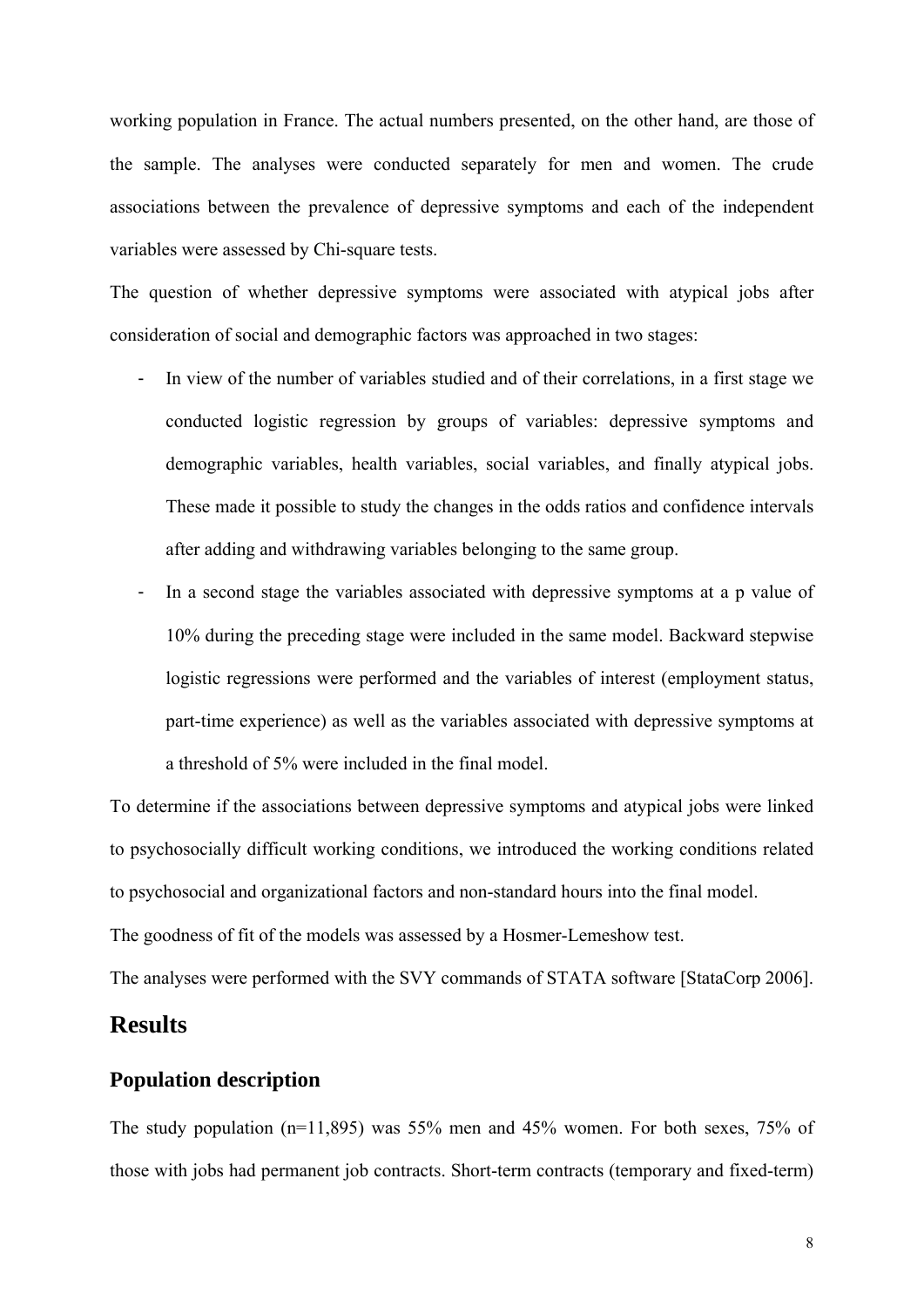were more frequent among women (12.2%) than men (9.6%). Lifetime, women had part-time jobs more often than men. Finally, approximately one third of the subjects had been unemployed at some point during their career (Table I).

The prevalence of depressive symptoms was 11.2% and did not differ by sex. Women with fixed-term contracts were more likely to have such symptoms than women with permanent job contracts (Table II); no such difference was observed in men. Both past experience of part-time work and involuntary current part-time work were associated with depressive symptoms, regardless of sex, as were the social indicators (educational level, annual income, social category) and depressive symptoms. Finally, among men, depressive symptoms affected especially those who did not have supplementary health insurance or who had ever been unemployed.

### **Depressive symptoms and atypical jobs**

In the multivariate analyses (Table IV, model 1), we observed for women a gradient in the association between depressive symptoms and involuntary part-time work; those with involuntary part-time work or who had worked part-time for more than 60 months had the highest prevalence of depressive symptoms (OR=2.23 95% CI (1.28-3.90)). Compared with men who had never worked part-time, men working full time at the time of the survey who had ever worked part-time were also likely to have depressive symptoms (OR=1.35 95% CI (1.02-1.80)). (Table III, model 1) There was no significant association between depressive symptoms and involuntary part-time work in men, probably due to a lack of statistical power. Finally, among women, we observed no difference in depressive symptoms between those who worked part-time by choice and those who had never worked part-time; among men, the risks seem lower for those who chose a part-time job, but the diminution is not significant, perhaps because of the small number of men in this situation.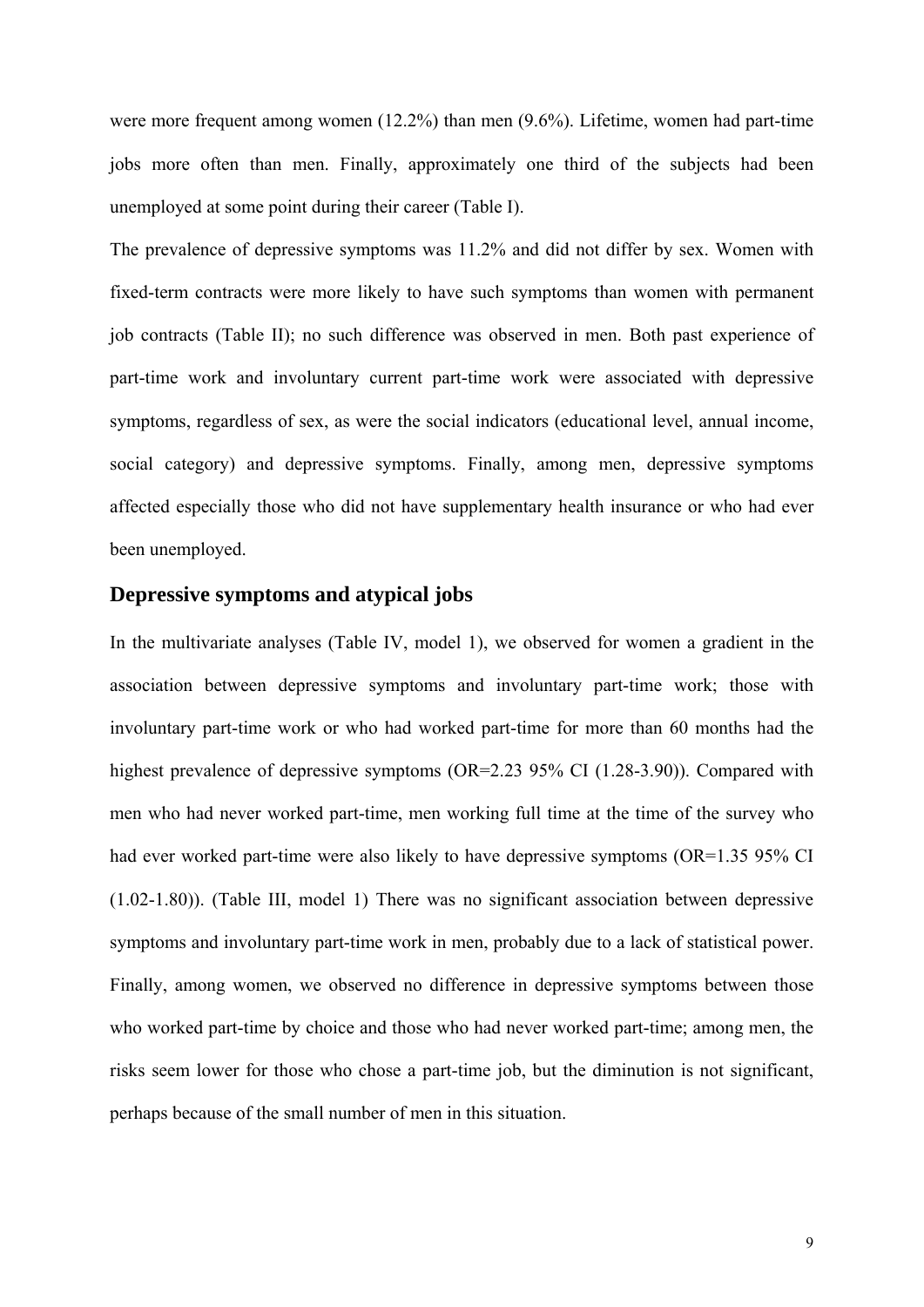Compared with women with permanent job contracts, women with fixed-term contracts had depressive symptoms more often (OR=1.47 95% CI (1.04-2.09)) and self-employed women less often (OR=0.45 95% CI (0.23-0.88)).

For both sexes, we found a gradient in the association between depressive symptoms and educational level, with those with no diploma most affected. Of the socioeconomic variables, income and INSEE occupational category (least contributory) were not present in the final model. Men without supplementary health insurance were affected by depressive symptoms at the highest rate.

Other variables strongly related to depressive symptoms, regardless of sex, were consumption of psychotropic drugs, excessive consumption of alcohol, not living with a partner, and a major life event, either before the age of 18 or during the past year.

# **Depressive symptoms and atypical jobs after consideration of psychosocial and organizational factors at work**

After adjustment for psychosocial and organizational factors, the associations between indicators of atypical jobs (part-time experience regardless of sex, employment status in women) and depressive symptoms persisted (table III, model 2 – table IV, model 2). We note nonetheless that working conditions attenuated the association between part-time work experience and depressive symptoms in women.

## **Discussion**

Women have atypical jobs, specifically fixed-term contracts and part-time work, more often than men. This study shows associations between symptoms of depression and several indicators of atypical jobs. Regardless of sex, involuntary part-time work was associated with an increased frequency of depressive symptoms, while part-time work by choice was not. Moreover, fixed-term contracts were associated with depressive symptoms only in women.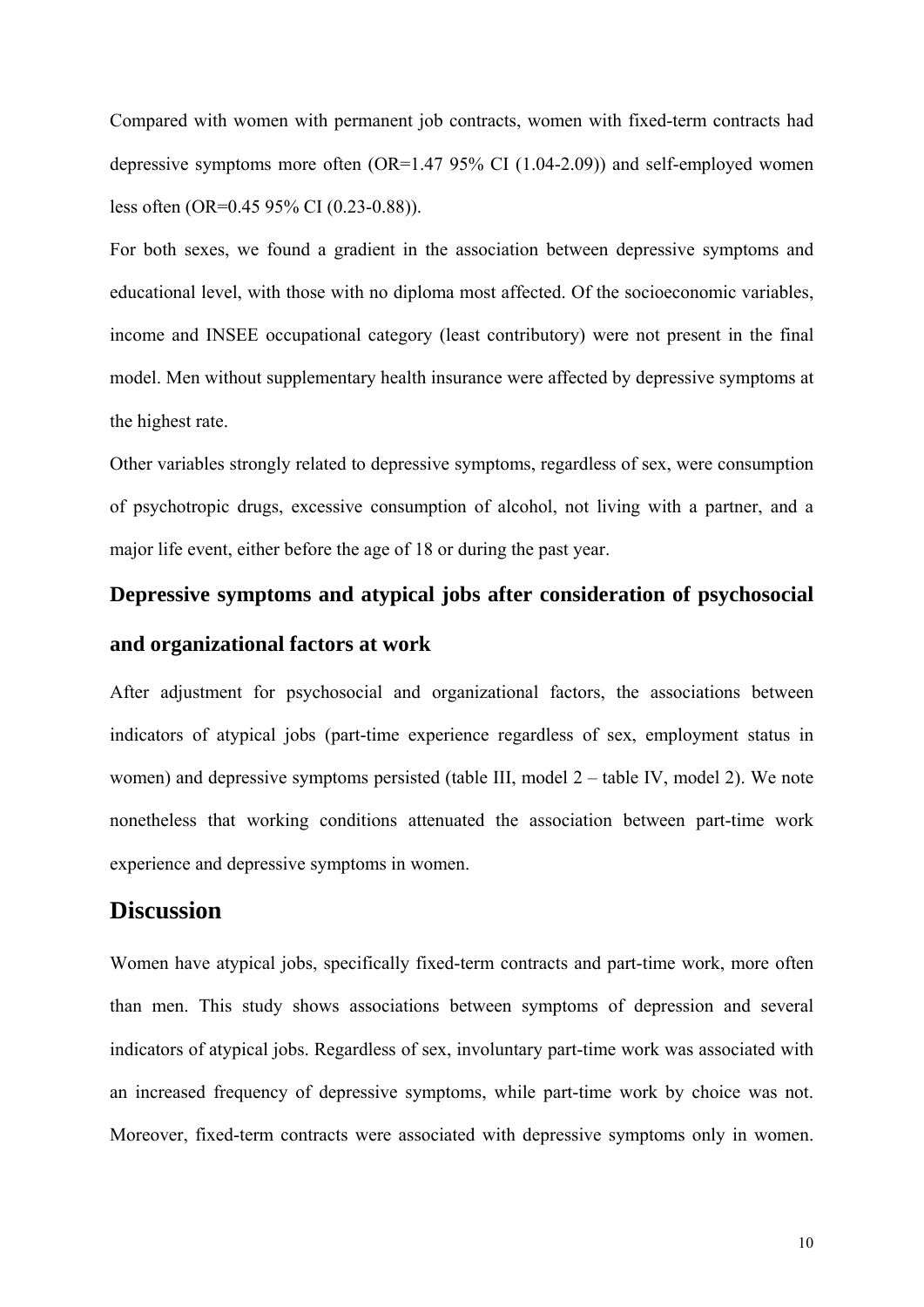All of these associations persisted after adjustment for psychosocial and organizational factors.

#### **Strengths and limitations**

The principal strength of our study is its use of several detailed indicators for defining atypical jobs: employment status including self-employed workers and workers with fixed-term contracts, as well as any lifetime part-time work and especially the choice for current parttime work. These results confirm the importance of this distinction, as some authors had suggested [Bardasi and Francesconi 2004;Benach et al. 2004;Benavides et al. 2000]. A second advantage is the consideration of factors associated with atypical jobs, especially working conditions, but also socioeconomic indicators such as income, INSEE occupational category (which indicates whether a job is manual labor or not), and supplementary health insurance coverage[Aronsson et al. 2002;Artazcoz et al. 2005;Artazcoz et al. 2007;Benach and Muntaner 2007;Fryers et al. 2003;Stansfeld et al. 1998]. We were thus able to explore the hypothesis that the associations observed between atypical jobs and depressive symptoms might be linked to especially difficult working conditions or to very marked social precarity. Finally, the survey design allows the extrapolation of our results to the entire French working population.

The major limitation of our study is its cross-sectional character, which makes it difficult to interpret the associations observed, especially because we cannot rule out the possibility that some people had atypical jobs because of their poor health status [Virtanen et al. 2002]. Moreover, because this was a self-reported survey, a bias due to health status may exist. This concerns principally the health data because the indicators of atypical jobs are factual. It is unusual to observe a similar prevalence of depressive symptoms in men and women [Cho et al. 1998;Plaisier et al. 2007;Rugulies et al. 2006;Stansfeld and Candy 2006]. This probably results from our use of the thresholds adopted in France for the CES-D (17 for men, 23 for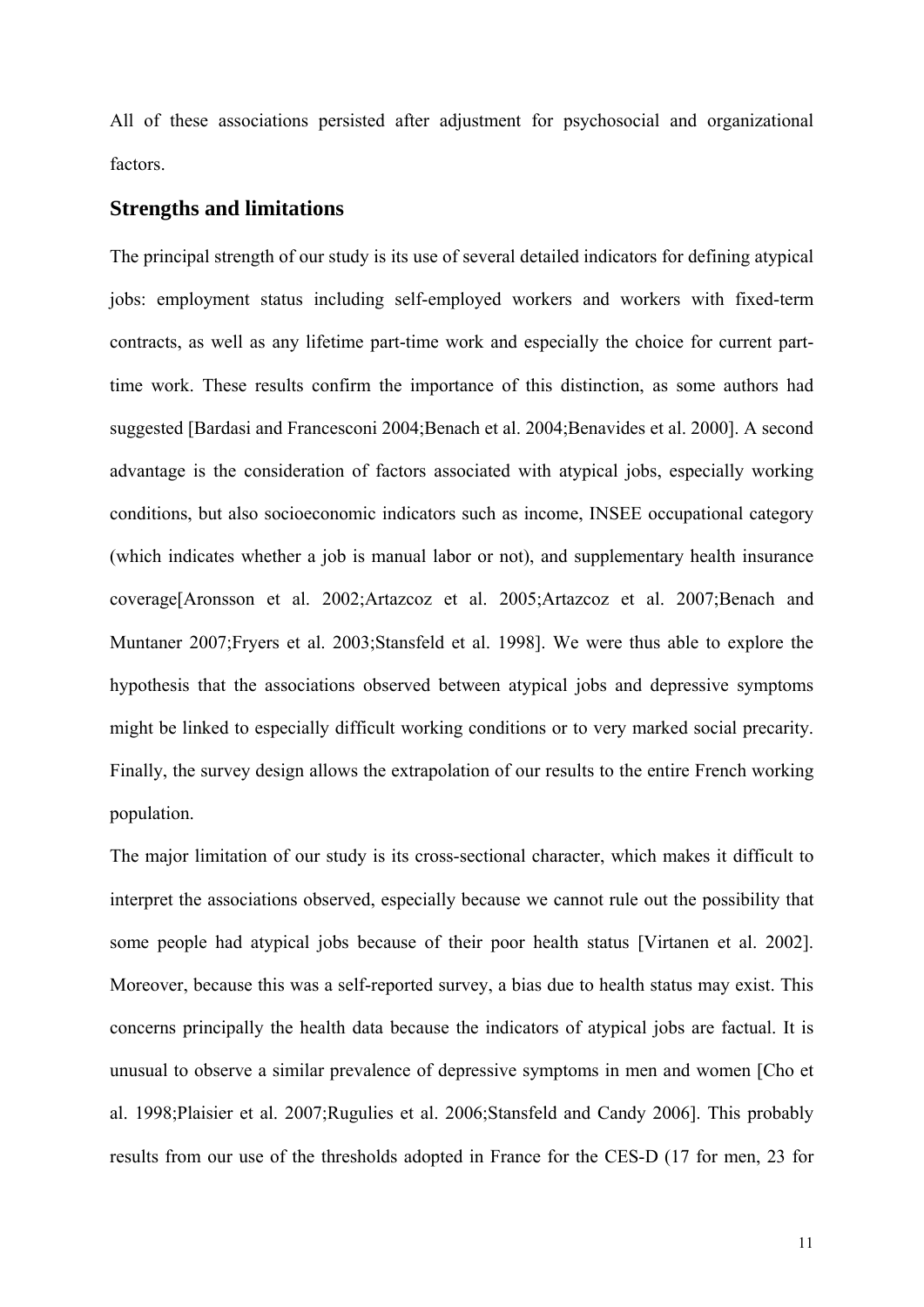women). When we used the CES-D as a continuous score or applied the international cutoff (16 regardless of sex), the prevalence of depressive symptoms was higher in women than men (results not shown). This complementary analysis also found the same significant associations in most relations between depressive symptoms and the variables of interest or adjustment. We nonetheless chose to present our results with the recommended French cutoff points.

As a psychological scale, the CES-D has been criticized for its potential lack of specificity; it is important to note that it is not a diagnostic tool, only symptoms are assessed [Lovell 2000]. Moreover, some CES-D questions are associated with the subjects' social and occupational situation (for example, "do you have confidence in the future?"), which may tend to overestimate the prevalence of depression in insecure or precarious populations [Lovell 2000]. Finally, despite a large sample size, the analyses sometimes lack statistical power, as, for example, in studying part-time work in men or for distinguishing, as Bardasi does, very short-term jobs (seasonal work) [Bardasi and Francesconi 2004].

#### **Comparison of the results with the international literature**

The comparison of these results with those reported in the international literature is not simple, for two primary reasons. First, the definitions of atypical jobs may vary between countries. For example, in Korea, Kim defined a "standard" job as a full-time job lasting at least 3 months[Kim et al. 2006;Kim et al. 2008b], which is rather different from our definition of a typical job in France (permanent job contracts for full-time work). Moreover, the financial and social consequences of atypical jobs also differ according to country. In southern European countries such as France or Italy, social protection for employees with a fixed-term contract and/or part-time work is not as good as for full-time permanent employees (e.g., access to complementary health insurance is more difficult, and unemployment benefits are lower than their last salary). Atypical jobs are more frequent in other countries, Denmark for example, but continuity of income is also ensured in the case of a period of unemployment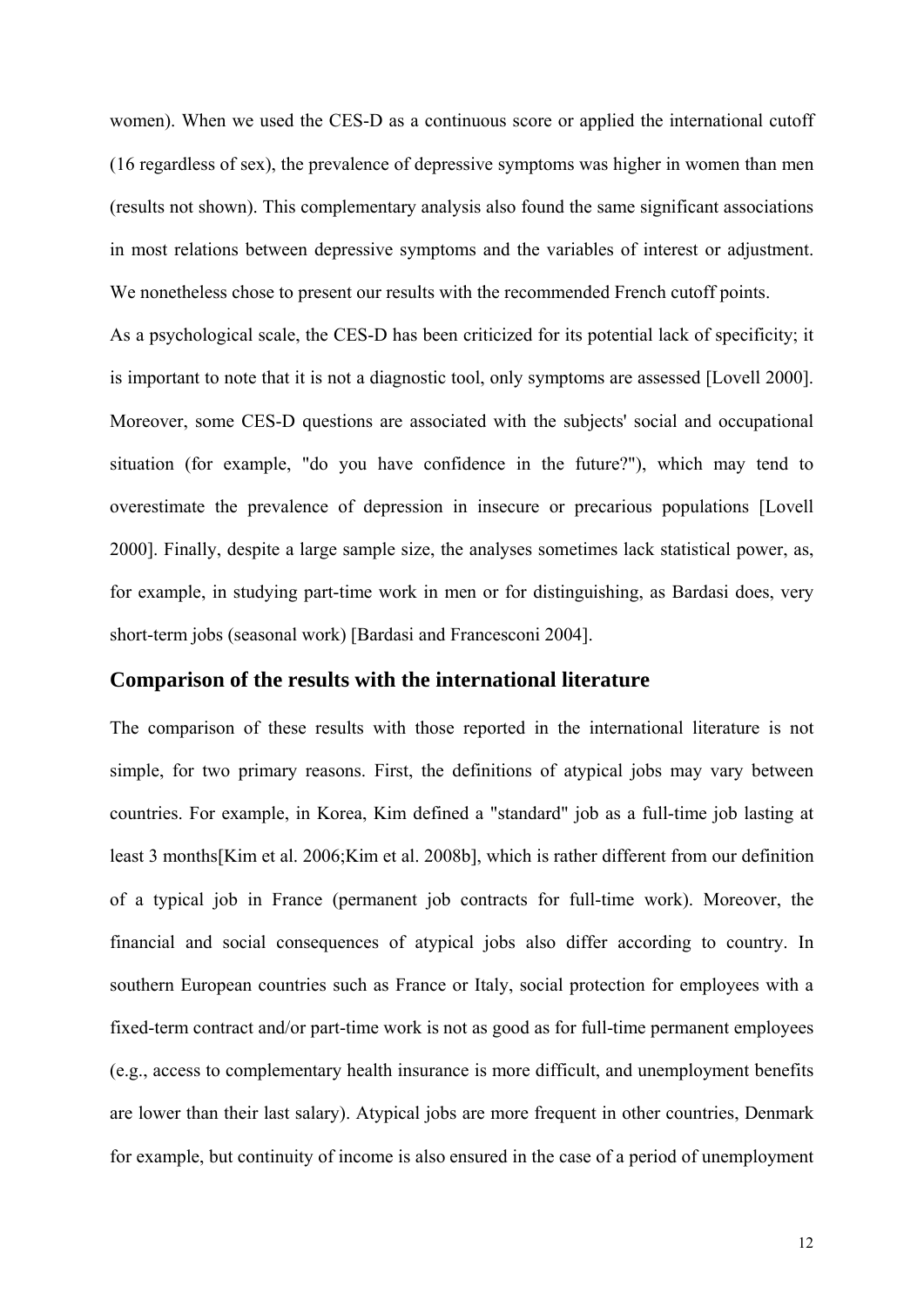[Cnis 2008]. Moreover, part-time work is generally more frequent in the countries of northern than southern Europe and women's part-time jobs are less likely to correspond to particular types of jobs [Cnis 2008]. A second difficulty in comparing our results with those of other international studies is due to the different tools used to measure mental health; they vary from a single question [Aronsson et al. 2002;Benach et al. 2004;Kim et al. 2006] to scales such as the GHQ [Artazcoz et al. 2005;Bardasi and Francesconi 2004]. Some points can nonetheless be discussed.

Our study shows an association between depressive symptoms and fixed-term jobs but only in women (interaction between sex and employment status statistically significant - result not shown). Few studies on health and atypical jobs present their results by sex; instead, most simply adjust for sex [Menendez et al. 2006]. Accordingly, the recent meta-analysis by Virtanen showed a significant association between temporary jobs (fixed-term contracts and temporary agency jobs) and depressive symptoms but without distinguishing the effect of gender [Virtanen et al. 2005a]. Nonetheless, among the studies conducted separately according to sex, several report these associations only among women [Kim et al. 2006;Kim et al. 2008a;Virtanen et al. 2002].

Several types of explanations are advanced. First, within the general category of atypical jobs, types of jobs differ according to sex [Kim et al. 2008a;Menendez et al. 2006;O'campo et al. 2004]. Segregation of the labor market may thus lead women more often than men towards those atypical jobs with the worst working conditions [Artazcoz et al. 2007;Menendez et al. 2006]. Menendez also reports that fixed-term contracts are often shorter for women than men. This is also the case in France [Bunel 2007]. . At the opposite, men have longer fixed-term contracts than women; furthermore, we hypothesize that men could be less invested emotionally than women in their job when this one is a fixed-term contract. In our study, working conditions were also worse for the women; those with fixed-term contracts were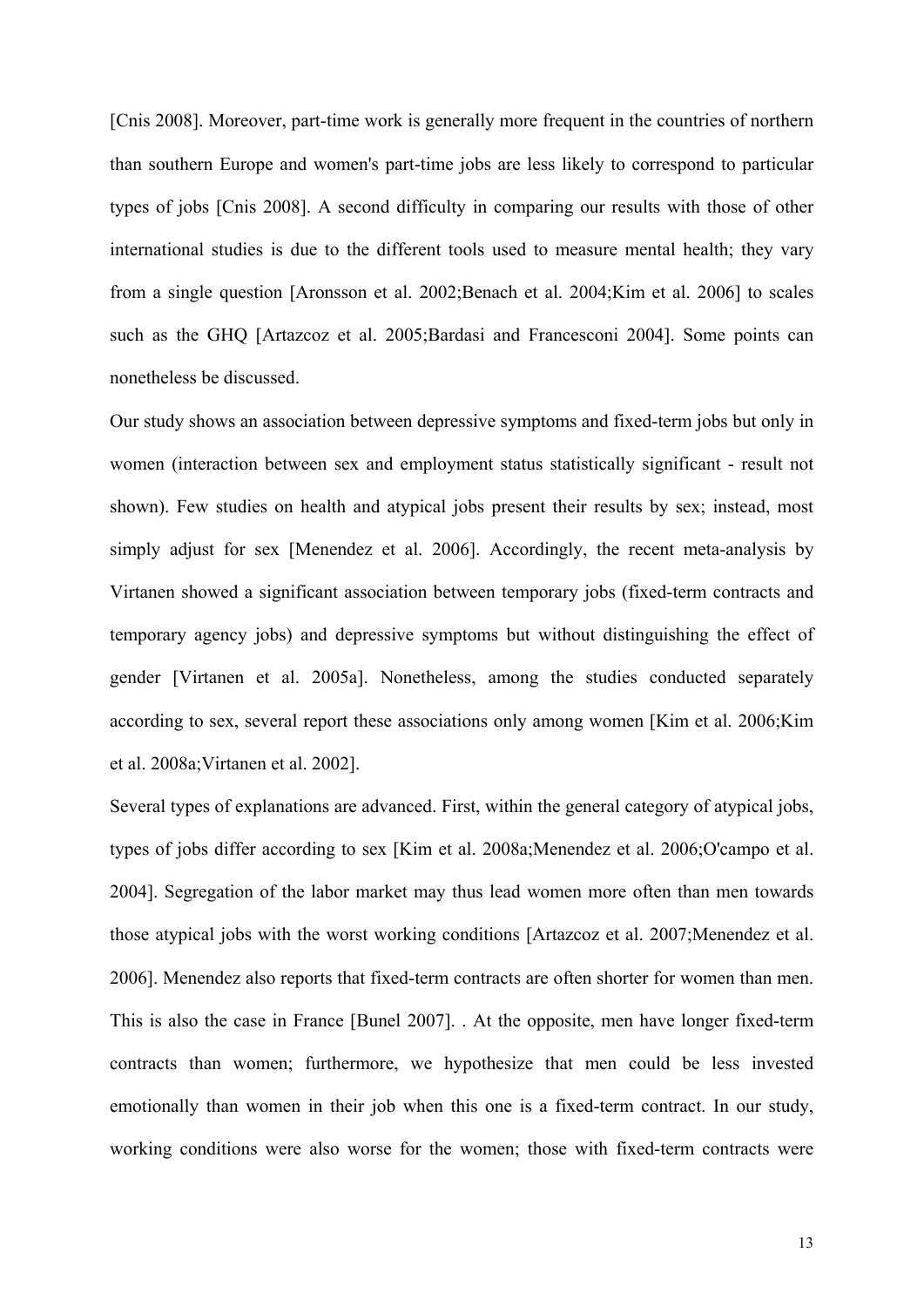affected by numerous psychosocial constraints more frequently than either men with fixed term contracts or women with permanent job contracts (results not presented). Women are less represented by trade unions, which may thus make less of an effort to improve their working conditions [Menendez et al. 2006]. Aronsson conducted a representative crosssectional survey of Swedish workers that did not differentiate men and women but did distinguish between several forms of temporary jobs (replacements, seasonal job, temporary job on a specific project). He found that those most affected by mental health problems were those with fixed-term contracts hired to replace an absent employee or to deal with urgent work, and that mainly women are hired for these types of fixed-term contracts. He supposes that these jobs are associated with poorer working conditions (less involvement in the company, less training, stronger psychosocial constraints) and that this could affect the wellbeing of the workers [Aronsson et al. 2002]. Kim, like other authors, also offers as an explanation the fact that women must not only do their job but also manage their family life, to a greater degree than men [Artazcoz et al. 2007;Kim et al. 2006;Menendez et al. 2006]. In France fixed-term contracts engender uncertainty about income; the combination of managing family life and uncertainties about one's job and the problems the job can cause may well be factors related to poorer mental health among women. Finally, in France, numerous forms of atypical jobs have as a point in common their poorer access to occupational medicine, the principal aim of which is individual prevention of occupational risks [Davezies 1999]. Women, who often have temporary jobs of very short duration, may suffer more than men from this lack of access to occupational medicine

We found, for both sexes, an association between depressive symptoms and both involuntary current part-time work and past part-time work (association not significant among men, probably because of lack of power). Consideration of part-time work is rare in studies of the associations between mental health and atypical jobs. The few existing studies tend to

14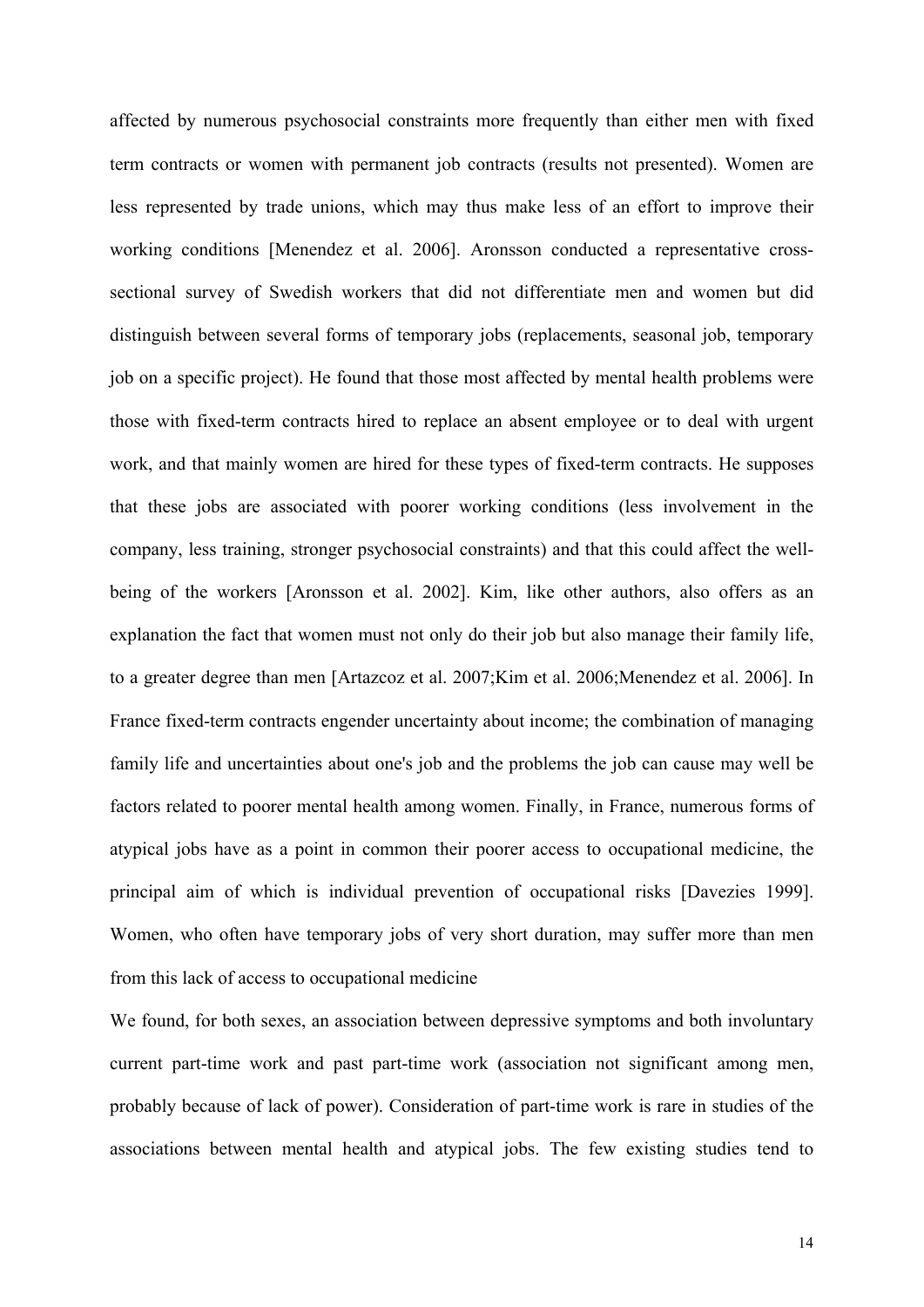conclude that there are no associations [Aronsson et al. 2002;Bardasi and Francesconi 2004;Benach et al. 2004]. Nonetheless, these studies do not distinguish part-time work chosen from that which is involuntary, and their authors agree that this is a limitation. To our knowledge, the experience of part-time work, including the aspects of choice and duration, has never been explored. Our results clearly show very different odds ratio according to whether the part-time work is or is not by choice, and this finding is true for both sexes. Parttime jobs in France are very disparate. The industries that use part-time workers most often are the individual service sector, health and social services, education, construction, and sales. The leading reason for working part-time is the inability to find a full-time job; this is therefore involuntary part-time work. Other reasons are a simultaneous training program for men and family reasons for women; both are more likely to explain part-time work by choice [Dares 2005b].

The statistics department of the ministry of labor (DARES) constructed a classification of part-time jobs that demonstrated the great diversity of this type of work (for example, parttime jobs by choice with permanent job contracts and regular hours or employees working part-time providing individual services less than 20 hours a week with irregular hours). This heterogeneity in part-time jobs leads to differences in income and work constraints, probably the same differences seen in the distinction between involuntary and chosen part-time work in terms of their associations with depressive symptoms. It is difficult to extend this interpretation further. We note nonetheless  $-$  and we will return to this later  $-$  that the association between involuntary part-time work and depressive symptoms persists after adjustment for working conditions.

Few studies have looked at this topic for self-employed workers. In our study, self-employed women had a prevalence of deprive symptoms one half that of women with fixed-term jobs. This result is not found in men. These results can be compared only imperfectly with the

15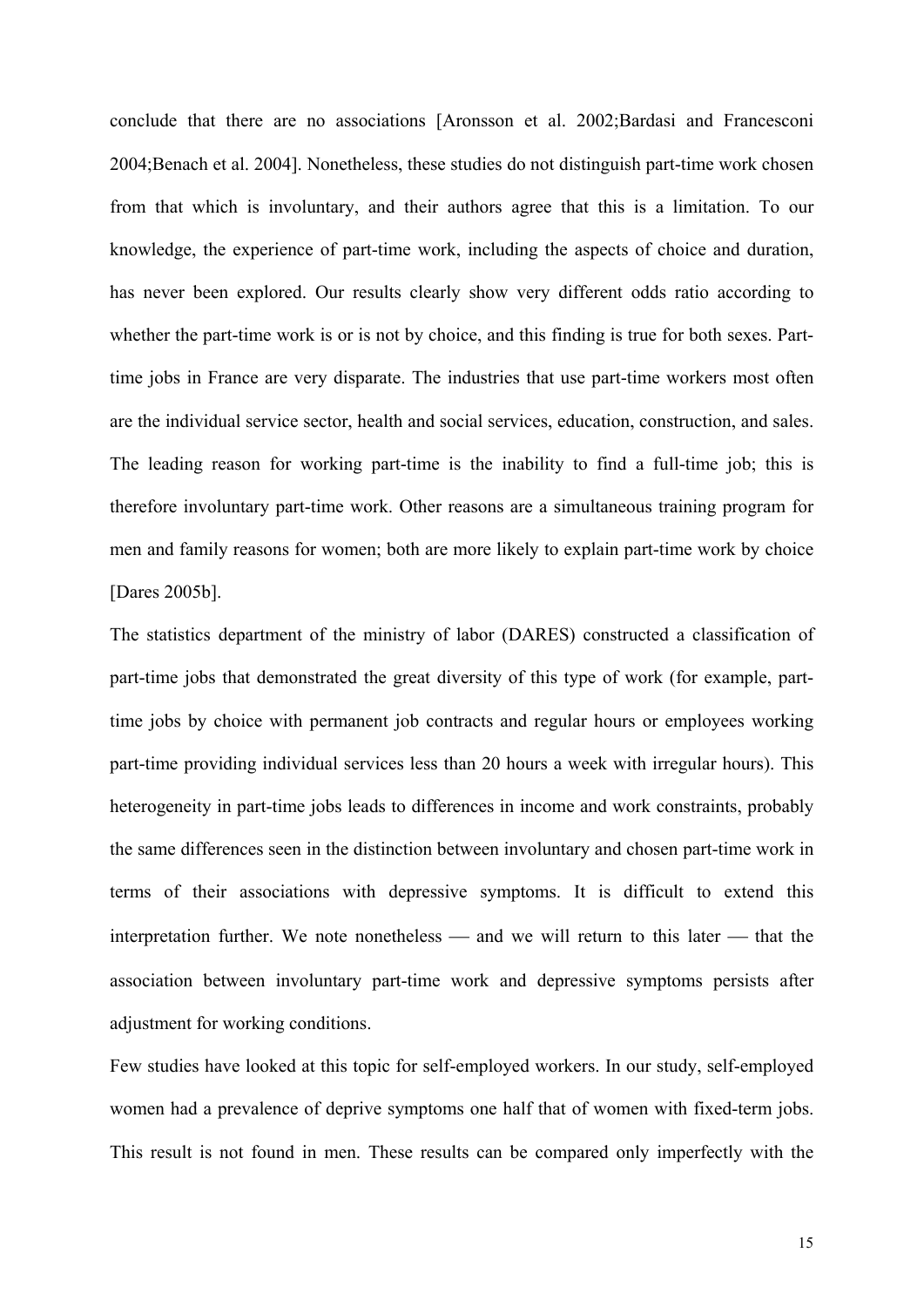European survey by Benach et al, which did not measure depressive symptoms but rather fatigue and stress at work [Benach et al. 2004]. According to this survey, self-employed workers of both sexes reported more general fatigue than workers with permanent job contracts. Our results in men, although not significant, point in this direction. For the results about women, we can hypothesize that, taking into account the problems related to income uncertainty and the self-employment taxes that these independent jobs entail, women who choose this type of activity have a particular psychological profile, while this may be less the case for men. Moreover, there were fewer than 100 women within each subcategory, and that may also affect the validity of the estimate.

For neither fixed-term contracts nor part-time work do our results suggest that the associations between depressive symptoms and atypical jobs might be explained by worse working conditions. That is, these associations persist after adjustment for some psychosocial constraints of work. The same is true for the social indicators such as income, social category, and supplementary health insurance. The psychosocial constraints explored here are obviously not exhaustive. They are for the most part proxies for dimensions explored by Karasek's model [Karasek 1979]. It is probable that other psychosocial factors at work, not explored here, such as inadequate recognition of efforts in these types of jobs, or global dissatisfaction with the tasks accomplished or even problems of professional ethics, play a role in these complex processes.

## **Conclusion**

This study shows not only that atypical jobs are associated with depressive symptoms but also that they differ in men and women according to specific job status. These results are original in their consideration of the distinction between involuntary and voluntary part-time work, as well as in its study of factors associated with atypical jobs, such as psychosocial factors at work and social indicators. It seems us to be interesting to continue to take these indicators of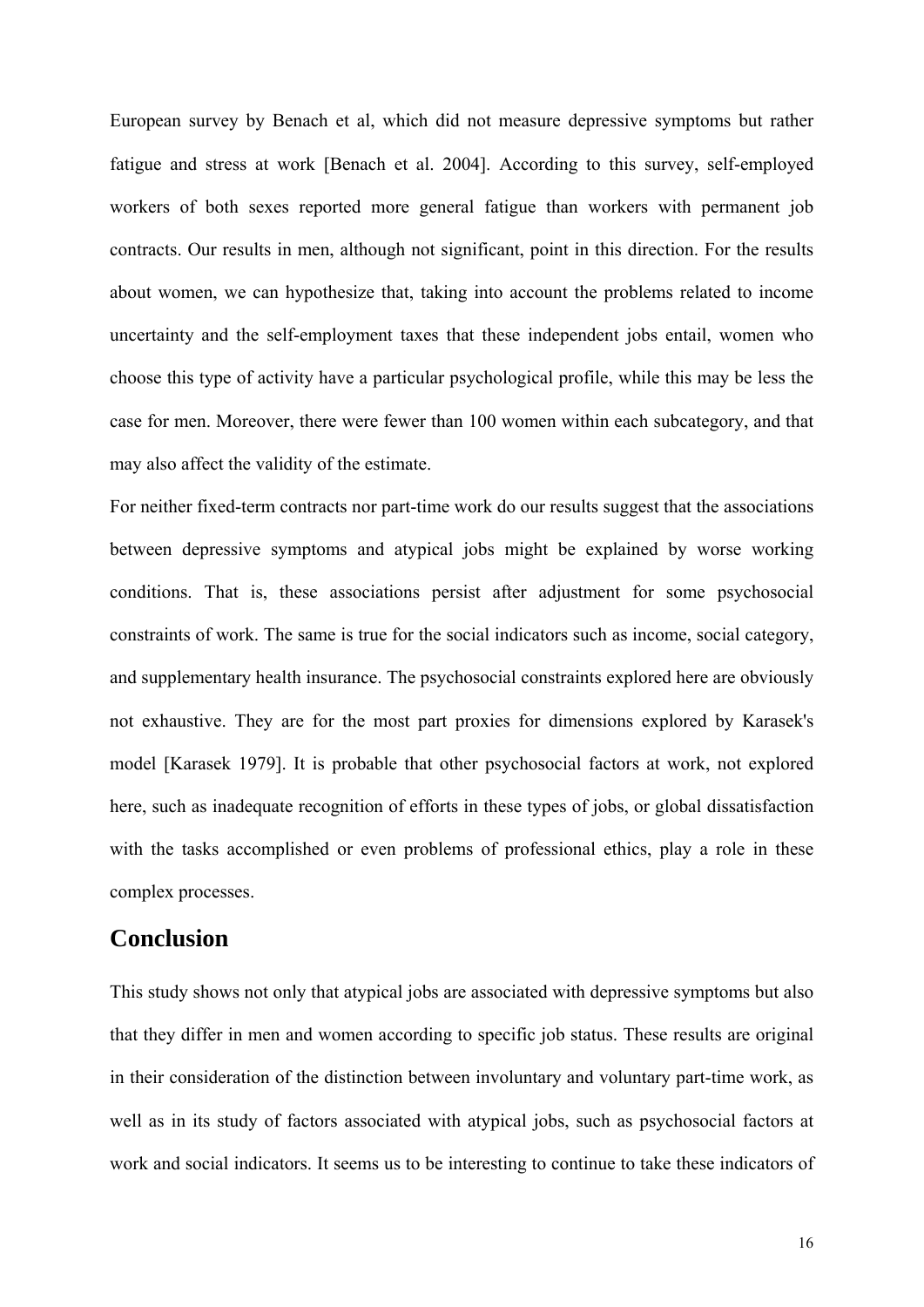atypical work into account in epidemiologic studies of work-related inequalities in mental health and even in health in general. Moreover, this field of study still requires us to deepen our knowledge substantially, in particular of the underlying variables in these complex associations between mental health and atypical jobs.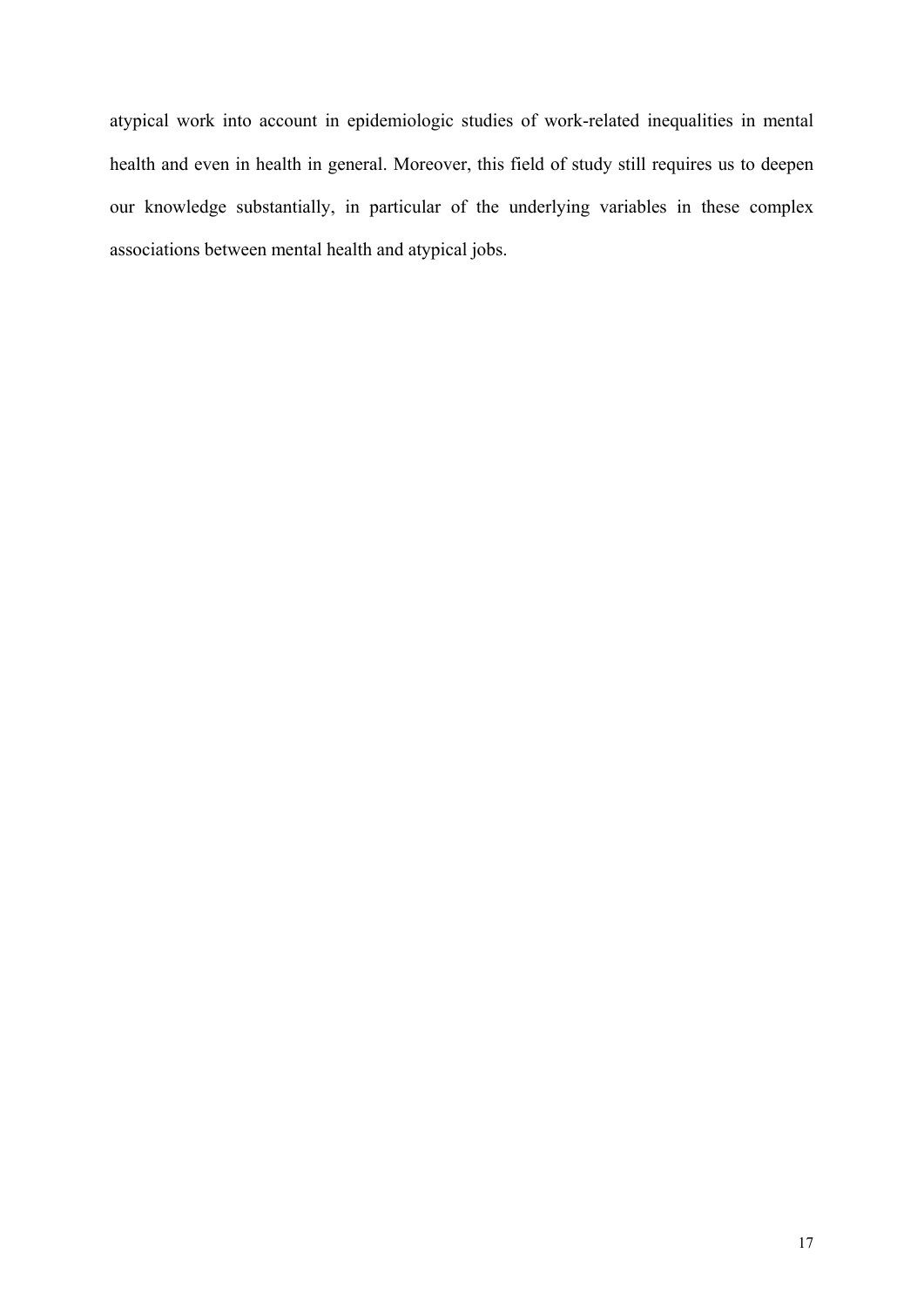#### References

Aronsson G, Gustafsson K, Dallner M. 2002. Work environment and health in different types of temporary jobs. Eur J Work Organ Psychol 11:151-175.

Artazcoz L, Benach J, Borrell C, Cortes I. 2005. Social inequalities in the impact of flexible employment on different domains of psychosocial health. J Epidemiol Community Health 59:761-767.

Artazcoz L, Borrell C, Cortes I, Escriba-Aguir V, Cascant L. 2007. Occupational epidemiology and work related inequalities in health: a gender perspective for two complementary approaches to work and health research. J Epidemiol Community Health 61 Suppl 2:ii39-ii45.

Bardasi E, Francesconi M. 2004. The impact of atypical employment on individual wellbeing: evidence from a panel of British workers. Soc Sci Med 58:1671-1688.

Benach J, Gimeno D, Benavides FG, Martinez JM, Torne MM. 2004. Types of employment and health in the European union: changes from 1995 to 2000. Eur J Public Health 14:314- 321.

Benach J, Muntaner C. 2007. Precarious employment and health: developing a research agenda. J Epidemiol Community Health 61:276-277.

Benavides FG, Benach J, ez-Roux AV, Roman C. 2000. How do types of employment relate to health indicators? Findings from the second European survey on working conditions. J Epidemiol Community Health 54:494-501.

Bunel, M. Analyser la relation entre CDD et CDI : emboîtement et durée des contrats. 82. 2007. Centre d'études de l'emploi. Ref Type: Report

Caron, N. and Rousseau, S. Correction de la non-réponse et calage de l'enquête santé 2002. M0501. 2005. INSEE. Ref Type: Report

Cho MJ, Nam JJ, Suh GH. 1998. Prevalence of symptoms of depression in a nationwide sample of Korean adults. Psychiatry Res 81:341-352.

Cnis. Emploi, chômage précarité. Mieux mesurer pour mieux débattre et agir. 108. 2008. Ref Type: Report

Dares. Contrats à durée déterminée, intérim, apprentissage, contrats aidés : les emplois à statut particulier ont progressé entre 1982 et 2002. Premières informations Premières synthèses 14.2. 2005a. Ref Type: Generic

Dares. Le travail à temps partiel. 23-6-2005b. Ref Type: Report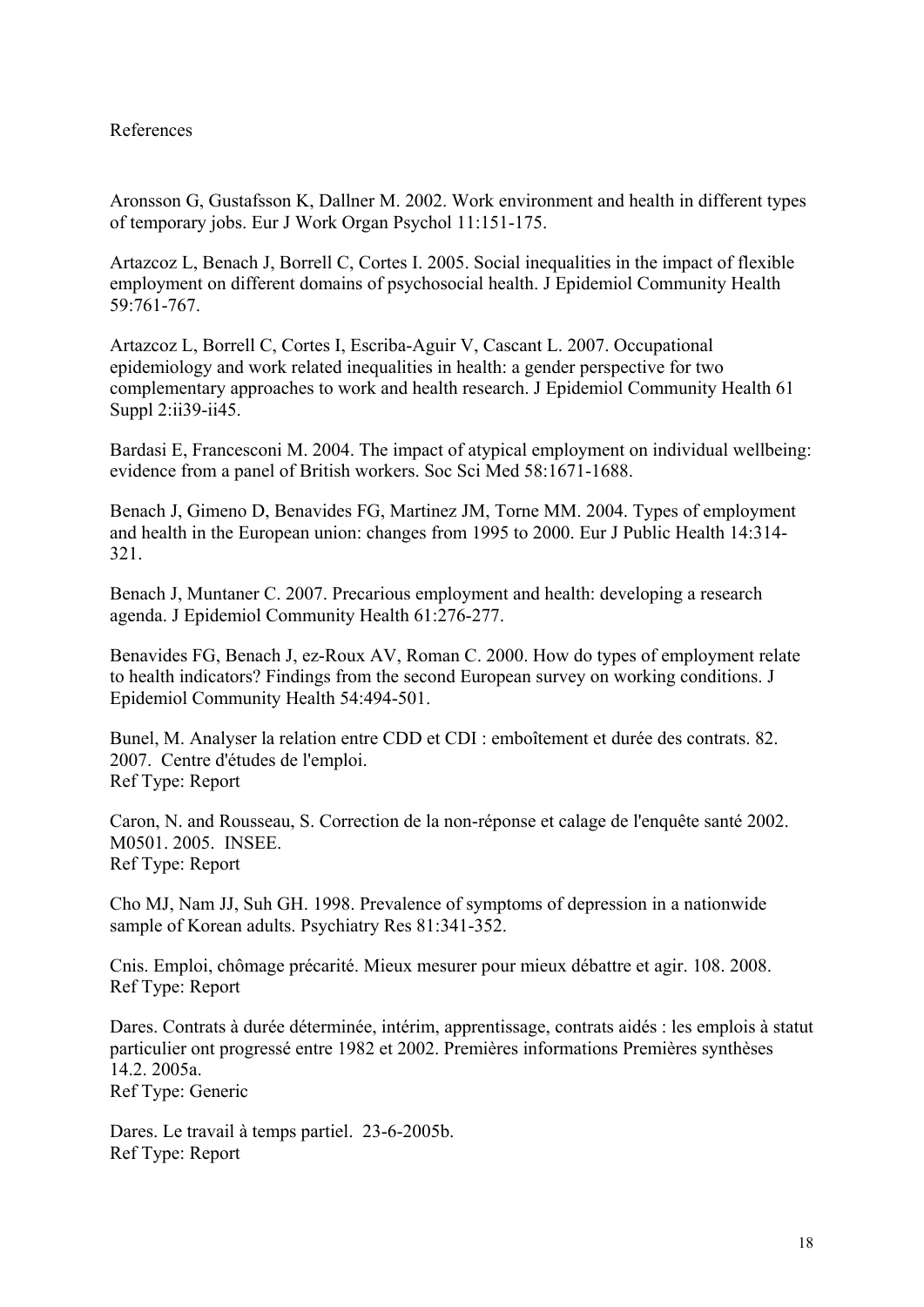Davezies P. 1999. Transformations des organisations du travail, nouvelles pathologies : défis à la clinique médicale. Arch Mal Prof Méd Travail 60:542-551.

Fryers T, Melzer D, Jenkins R. 2003. Social inequalities and the common mental disorders: a systematic review of the evidence. Soc Psychiatry Psychiatr Epidemiol 38:229-237.

Fuhrer R, Rouillon F. 1989. La version française de l'échelle CES-D (Center for Epidemiologic Studies-Depression Scale). Description et traduction de l'échelle d'autoévaluation. Psychiatr Psychobiol 4:163-166.

Insee. Nomenclature des professions et catégories socioprofessionnelles PCS. 2 ed. 1994. Insee. Ref Type: Generic

Karasek RA. 1979. Job demands, job decision latitude, and mental Strain: implications for job redesign. Adm Sci Q 24:285-308.

Kim IH, Khang YH, Muntaner C, Chun H, Cho SI. 2008a. Gender, precarious work, and chronic diseases in South Korea. Am J Ind Med 51:748-757.

Kim IH, Muntaner C, Khang YH, Paek D, Cho SI. 2006. The relationship between nonstandard working and mental health in a representative sample of the South Korean population. Soc Sci Med 63:566-574.

Kim MH, Kim CY, Park JK, Kawachi I. 2008b. Is precarious employment damaging to selfrated health? Results of propensity score matching methods, using longitudinal data in South Korea. Soc Sci Med 67:1982-1994.

Lovell A. 2000. Les troubles mentaux. In: Leclerc A, Fassin D, Granjean H, Kaminski M, Lang T, editors. Les inégalités sociales de santé. Paris: Editions La Découverte.p 251-266.

Mayfield D, Mc Leod G, Hall P. 1974. The CAGE questionnaire: validation of a new alcoholism screening instrument. Am J Psychiatry 131:1121-1123.

Menendez M, Benach J, Muntaner C, Amable M, O'campo P. 2006. Is precarious employment more damaging to women's health than men's? Soc Sci Med.

O'campo P, Eaton WW, Muntaner C. 2004. Labor market experience, work organization, gender inequalities and health status: results from a prospective analysis of US employed women. Soc Sci Med 58:585-594.

Plaisier I, de Bruijn JG, de GR, ten HM, Beekman AT, Penninx BW. 2007. The contribution of working conditions and social support to the onset of depressive and anxiety disorders among male and female employees. Soc Sci Med 64:401-410.

Quinlan M, Mayhew C, Bohle P. 2001. The global expansion of precarious employment, work disorganization, and consequences for occupational health: a review of recent research. Int J Health Serv 31:335-414.

Rugulies R, Bultmann U, Aust B, Burr H. 2006. Psychosocial work environment and incidence of severe depressive symptoms: prospective findings from a 5-year follow-up of the Danish work environment cohort study. Am J Epidemiol 163:877-887.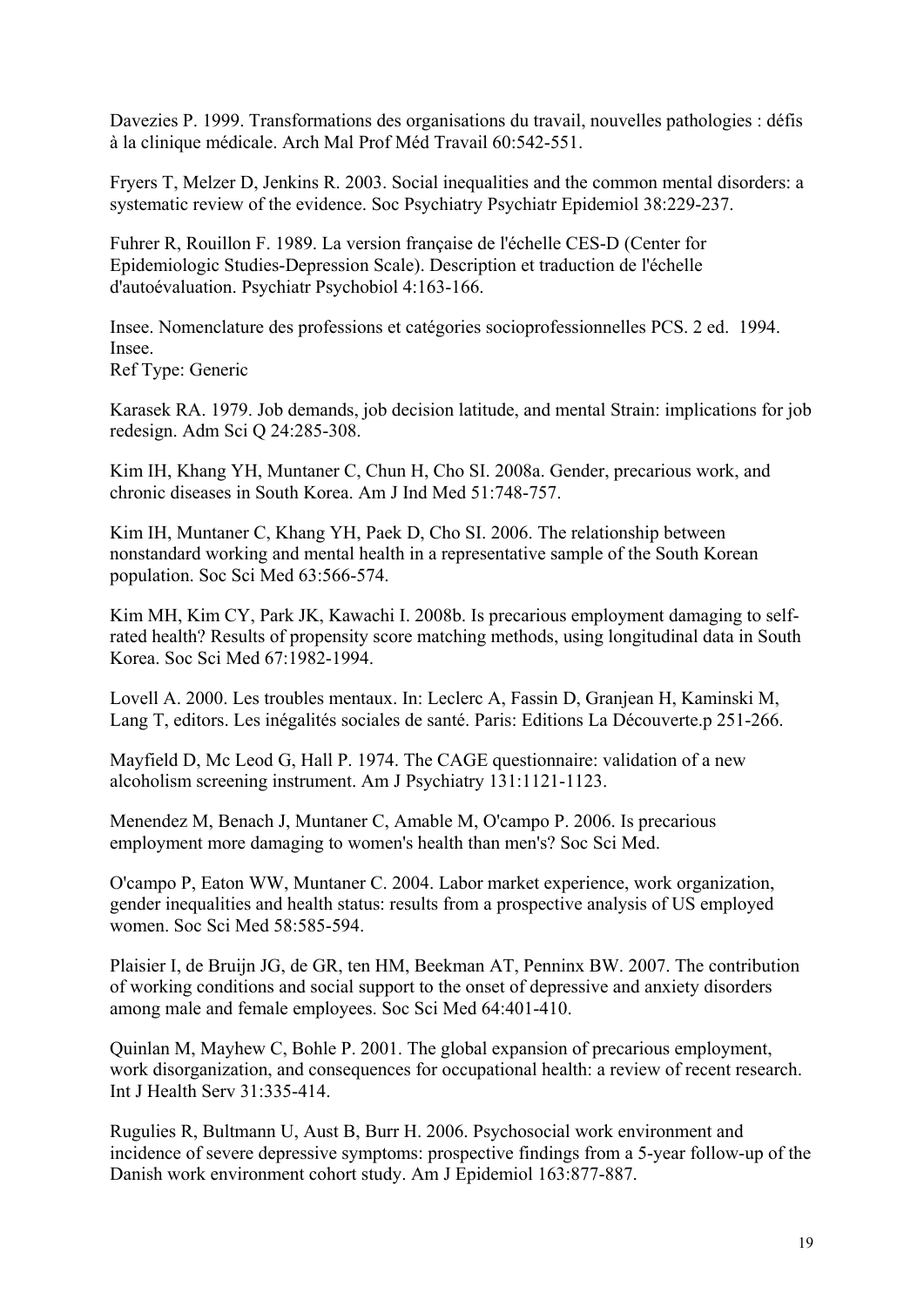Stansfeld S. 2002. Work, personality and mental health. Br J Psychiatry 181:96-98.

Stansfeld S, Candy B. 2006. Psychosocial work environment and mental health--a metaanalytic review. Scand J Work Environ Health 32:443-462.

Stansfeld SA, Head J, Marmot MG. 1998. Explaining social class differences in depression and well-being. Soc Psychiatry Psychiatr Epidemiol 33:1-9.

StataCorp. *Stata statistical Software: Release 9.0*. 2006. STATA. Ref Type: Generic

Virtanen M, Kivimaki M, Joensuu M, Virtanen P, Elovainio M, Vahtera J. 2005a. Temporary employment and health: a review. Int J Epidemiol 34:610-622.

Virtanen P, Vahtera J, Kivimaki M, Liukkonen V, Virtanen M, Ferrie J. 2005b. Labor market trajectories and health: a four-year follow-up study of initially fixed-term employees. Am J Epidemiol 161:840-846.

Virtanen P, Vahtera J, Kivimaki M, Pentti J, Ferrie J. 2002. Employment security and health. J Epidemiol Community Health 56:569-574.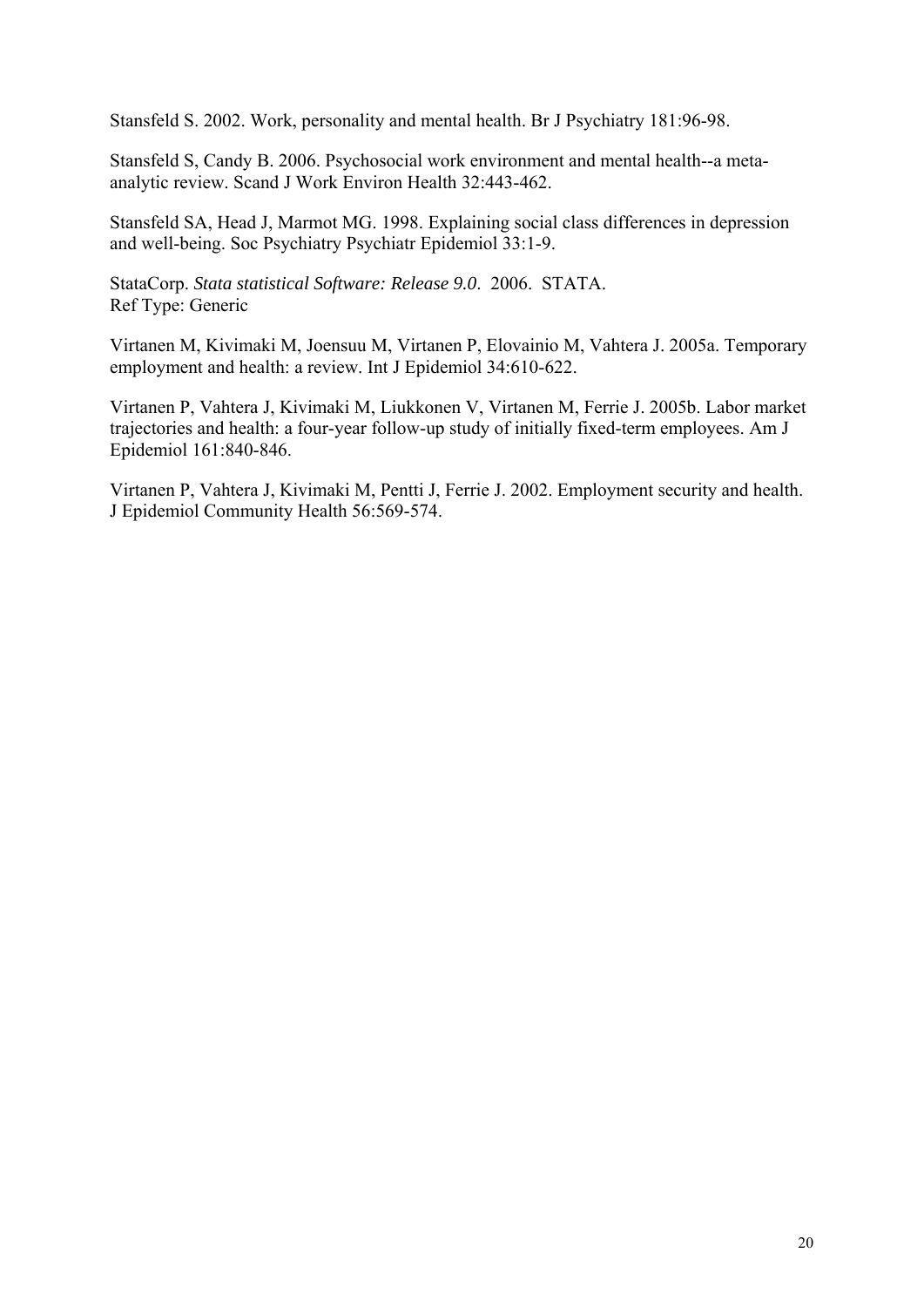|                                                                                                | <b>Men</b> ( $n=6232$ ) |                           | <b>Women</b> $(n=5663)$ |                           |
|------------------------------------------------------------------------------------------------|-------------------------|---------------------------|-------------------------|---------------------------|
|                                                                                                | n                       | % or $\mu$ ( $\Diamond$ ) | n                       | % or $\mu$ ( $\Diamond$ ) |
| Age                                                                                            |                         | 39.9                      |                         | 40.1                      |
| <b>Educational level</b>                                                                       |                         |                           |                         |                           |
| No diploma                                                                                     | 1341                    | 27.2                      | 1263                    | 28.4                      |
| <high school<="" td=""><td>1984</td><td>33.5</td><td>1350</td><td>25.8</td></high>             | 1984                    | 33.5                      | 1350                    | 25.8                      |
| $\geq$ High school                                                                             | 2907                    | 39.3                      | 3050                    | 45.8                      |
| Annual income by household consumption unit                                                    |                         |                           |                         |                           |
| Among the poorest 10% (<6700 €)                                                                | 338                     | 6.6                       | 271                     | 6.3                       |
| Among the 80% of people with an income between 6700<br>and 27400 $\in$                         | 4946                    | 80.5                      | 4588                    | 81.9                      |
| Among the richest 10% (>27400 €)                                                               | 948                     | 12.9                      | 804                     | 11.8                      |
| Supplementary health insurance (yes)                                                           | 5810                    | 92.5                      | 5398                    | 94.3                      |
| <b>Occupational category</b>                                                                   |                         |                           |                         |                           |
| Farmers                                                                                        | 227                     | 4.1                       | 118                     | 2.6                       |
| Tradespeople, shopkeepers                                                                      | 415                     | 7.4                       | 166                     | 3.3                       |
| Managers, professionals                                                                        | 1285                    | 16.9                      | 791                     | 12.0                      |
| Intermediate white-collar occupations                                                          | 1554                    | 22.0                      | 1522                    | 22.5                      |
| Office and sales workers                                                                       | 735                     | 12.7                      | 2525                    | 47.6                      |
| Skilled manual workers                                                                         | 1590                    | 28.5                      | 257                     | 5.3                       |
| Unskilled manual workers                                                                       | 426                     | 8.4                       | 284                     | 6.7                       |
| Lifetime duration of part-time work (in months)                                                |                         |                           |                         |                           |
| $\boldsymbol{0}$                                                                               | 4358                    | 68.6                      | 4058                    | 70.3                      |
| $1 - 12$                                                                                       | 1359                    | 22.5                      | 946                     | 17.1                      |
| >12                                                                                            | 515                     | 8.9                       | 659                     | 12.6                      |
| <b>Job status</b>                                                                              |                         |                           |                         |                           |
| Temporary contract                                                                             | 122                     | 2.3                       | 74                      | 1.6                       |
| Fixed-term contracts                                                                           | 421                     | 7.3                       | 5778                    | 10.6                      |
| Permanent job contract                                                                         | 4838                    | 76.7                      | 4541                    | 79.6                      |
| Self-employed                                                                                  | 800                     | 13.6                      | 425                     | 8.2                       |
| Part-time work experience                                                                      |                         |                           |                         |                           |
| Never part-time                                                                                | 5162                    | 83.2                      | 2673                    | 47.2                      |
| Past part-time work; Currently full-time                                                       | 735                     | 12.8                      | 1359                    | 24.8                      |
| Currently part-time by choice                                                                  | 115                     | 1.9                       | 1017                    | 13.1                      |
| Currently part-time, involuntary (M); Currently part-time,<br>involuntary $\leq 60$ months (W) | 95                      | 2.1                       | 279                     | 5.9                       |
| Currently part-time, involuntary $> 60$ months (W)                                             |                         |                           | 194                     | 4.2                       |

| Table I - Description of the working population |  |  |
|-------------------------------------------------|--|--|
|-------------------------------------------------|--|--|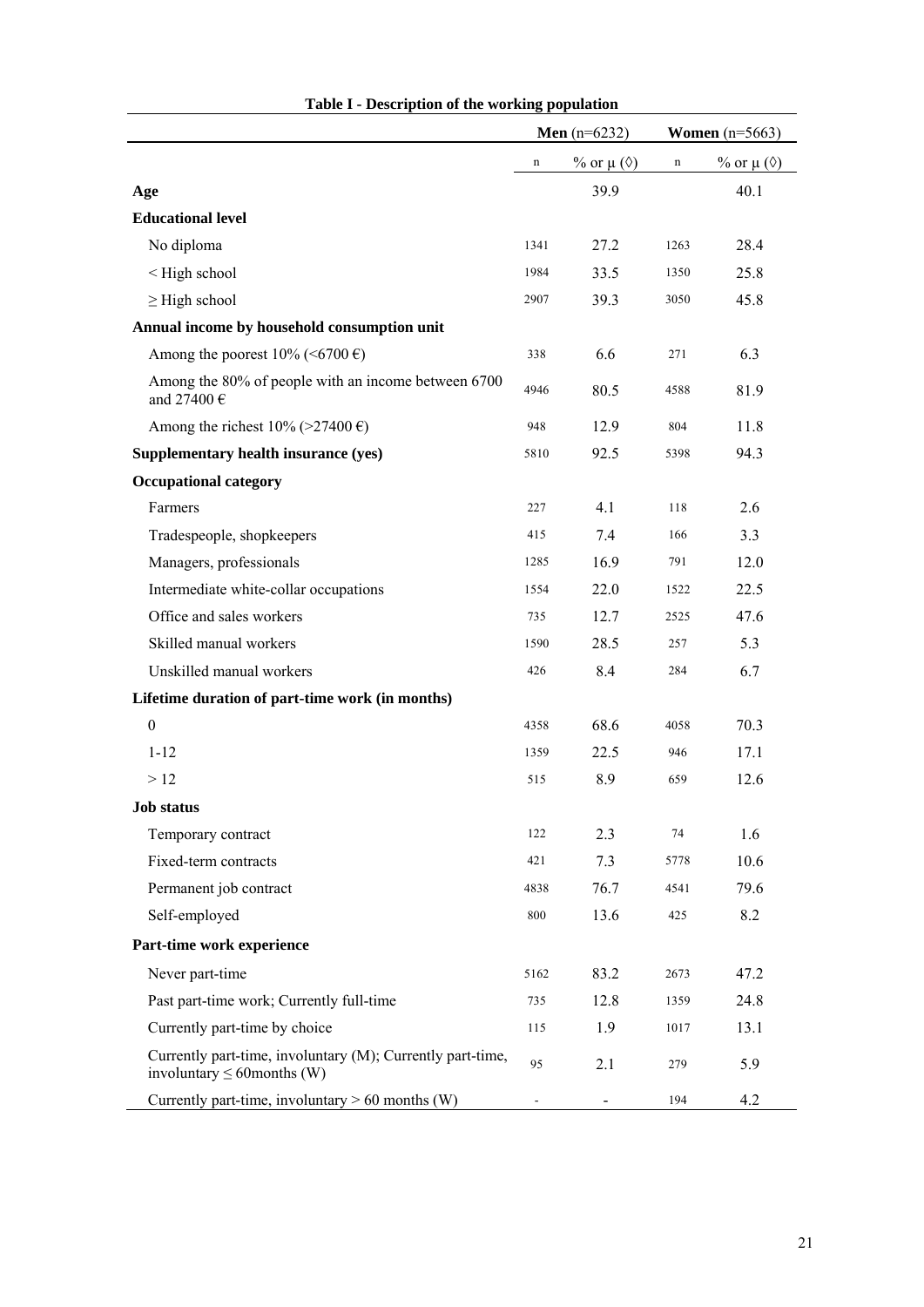|                                                                                    |             | <b>Men</b> ( $n=6082$ ) |             | Women<br>$(n=5521)$ |
|------------------------------------------------------------------------------------|-------------|-------------------------|-------------|---------------------|
|                                                                                    | $\mathbf n$ | $%$ DS                  | $\mathbf n$ | $%$ DS              |
| Age                                                                                |             | $***$                   |             | $\thicksim$         |
| $<$ 30 years                                                                       | 1113        | 11.8                    | 986         | 9.5                 |
| 30-39 years                                                                        | 1737        | 10.2                    | 1665        | 9.1                 |
| 40-49 years                                                                        | 1840        | 10.9                    | 1709        | 11.6                |
| $\geq 50$ years                                                                    | 1392        | 14.7                    | 1161        | 12.0                |
| Lives with a partner                                                               |             | ***                     |             | ***                 |
| N <sub>o</sub>                                                                     | 1256        | 19.5                    | 1339        | 16.9                |
| Yes                                                                                | 4826        | 9.4                     | 4182        | 8.2                 |
| Important life event before the age of 18 years                                    |             | ***                     |             | ***                 |
| N <sub>o</sub>                                                                     | 3857        | 8.7                     | 3279        | 7.9                 |
| Yes                                                                                | 2167        | 17.1                    | 2204        | 14.5                |
| Life event in the past year                                                        |             | ***                     |             | ***                 |
| N <sub>o</sub>                                                                     | 3387        | 7.2                     | 2849        | 5.9                 |
| Yes                                                                                | 2637        | 17.5                    | 2634        | 15.7                |
| Serious chronic disease                                                            |             | ***                     |             | ***                 |
| No                                                                                 | 5473        | 11.1                    | 4961        | 10.0                |
| Yes                                                                                | 609         | 17.4                    | 560         | 15.8                |
| Consumption of psychotropic medication the previous day                            |             | ***                     |             | ***                 |
| N <sub>o</sub>                                                                     | 5953        | 10.9                    | 5265        | 9.3                 |
| Yes                                                                                | 129         | 46.6                    | 256         | 34.2                |
| <b>Smoking</b>                                                                     |             | $***$                   |             | $***$               |
| Non-smoker                                                                         | 2611        | 10.0                    | 3223        | 9.6                 |
| Ex-smoker                                                                          | 1231        | 11.5                    | 706         | 8.5                 |
| Smoker, occasional smoker                                                          | 2240        | 13.7                    | 1592        | 13.4                |
| <b>Excessive alcohol consumption (CAGE)</b>                                        |             | ***                     |             | ***                 |
| N <sub>o</sub>                                                                     | 4693        | 10.2                    | 4040        | 9.8                 |
| Yes                                                                                | 689         | 20.0                    | 240         | 40.5                |
| <b>Diploma</b>                                                                     |             | $***$                   |             | ***                 |
| No diploma                                                                         | 1295        | 15.8                    | 1215        | 13.5                |
| <high school<="" td=""><td>1933</td><td>11.7</td><td>1315</td><td>11.3</td></high> | 1933        | 11.7                    | 1315        | 11.3                |
| $\geq$ High school                                                                 | 2854        | 9.0                     | 2991        | 8.3                 |
| Annual income by household consumption unit                                        |             | $\thicksim$             |             | $***$               |
| Among the poorest 10% (<6700 €)                                                    | 323         | 14.2                    | 259         | 15.4                |
| Among the 80% of people with an income between 6700 and<br>27400€                  | 4829        | 12.0                    | 4477        | 10.7                |
| Among the richest $10\%$ (>27400€)                                                 | 930         | 9.0                     | 785         | 7.3                 |

| Table II Depressive symptoms (DS) in people with jobs, according to social and demographic variables, |
|-------------------------------------------------------------------------------------------------------|
| life events, health, social situation, and type of contract                                           |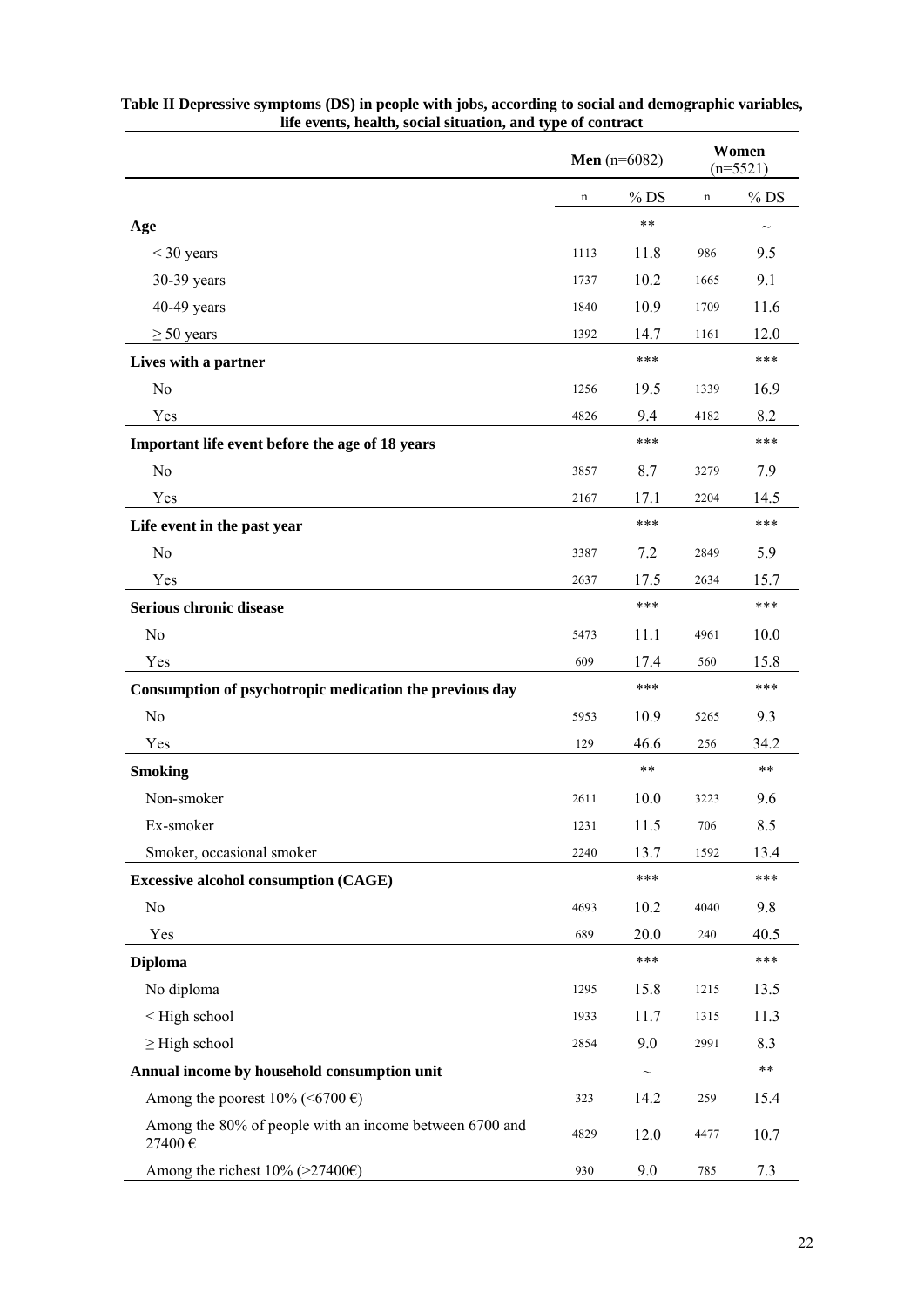| <b>Occupational category</b>                                                                   |      | ***   |      | $***$  |
|------------------------------------------------------------------------------------------------|------|-------|------|--------|
| Farmers                                                                                        | 223  | 13.5  | 116  | 10.4   |
| Tradespeople, shopkeepers                                                                      | 403  | 13.6  | 159  | 4.0    |
| Managers, professionals                                                                        | 1264 | 7.8   | 776  | 7.6    |
| Intermediate white-collar occupations                                                          | 1526 | 10.1  | 1495 | 8.6    |
| Office and sales workers                                                                       | 714  | 15.7  | 2453 | 12.3   |
| Skilled manual workers                                                                         | 1540 | 11.8  | 249  | 12.4   |
| Unskilled manual workers                                                                       | 412  | 15.5  | 273  | 12.2   |
| <b>Supplementary health insurance</b>                                                          |      | ***   |      | $\sim$ |
| N <sub>o</sub>                                                                                 | 408  | 18.2  | 253  | 14.7   |
| Yes                                                                                            | 5674 | 11.2  | 5268 | 10.3   |
| Lifetime total unemployment                                                                    |      | $***$ |      |        |
| 0 months                                                                                       | 4263 | 10.8  | 3956 | 10.0   |
| 1-12 months                                                                                    | 1323 | 12.7  | 925  | 11.0   |
| $>12$ months                                                                                   | 496  | 16.6  | 640  | 13.0   |
| <b>Employment status</b>                                                                       |      |       |      | ***    |
| Temporary contract                                                                             | 115  | 13.7  | 72   | 10.1   |
| Fixed-term contracts                                                                           | 410  | 14.6  | 563  | 15.3   |
| Permanent job contract                                                                         | 4727 | 11.3  | 4427 | 10.4   |
| Self-employed                                                                                  | 779  | 12.5  | 415  | 6.0    |
| Part-time work experience                                                                      |      | ***   |      | ***    |
| Never part-time                                                                                | 5041 | 10.6  | 2600 | 9.0    |
| Past part-time work; Currently full-time                                                       | 716  | 15.7  | 1330 | 11.8   |
| Currently part-time by choice                                                                  | 109  | 7.1   | 993  | 9.1    |
| Currently part-time, involuntary (M); Currently part-time,<br>involuntary $\leq 60$ months (W) | 92   | 24.6  | 269  | 17.1   |
| Currently part-time, involuntary $> 60$ months (W)                                             |      |       | 190  | 19.3   |

\*p<0.05, \*\*p<0.01, \*\*\*p<0.001 NB: NS differs according to sex (M=11.8%; F=10.4%):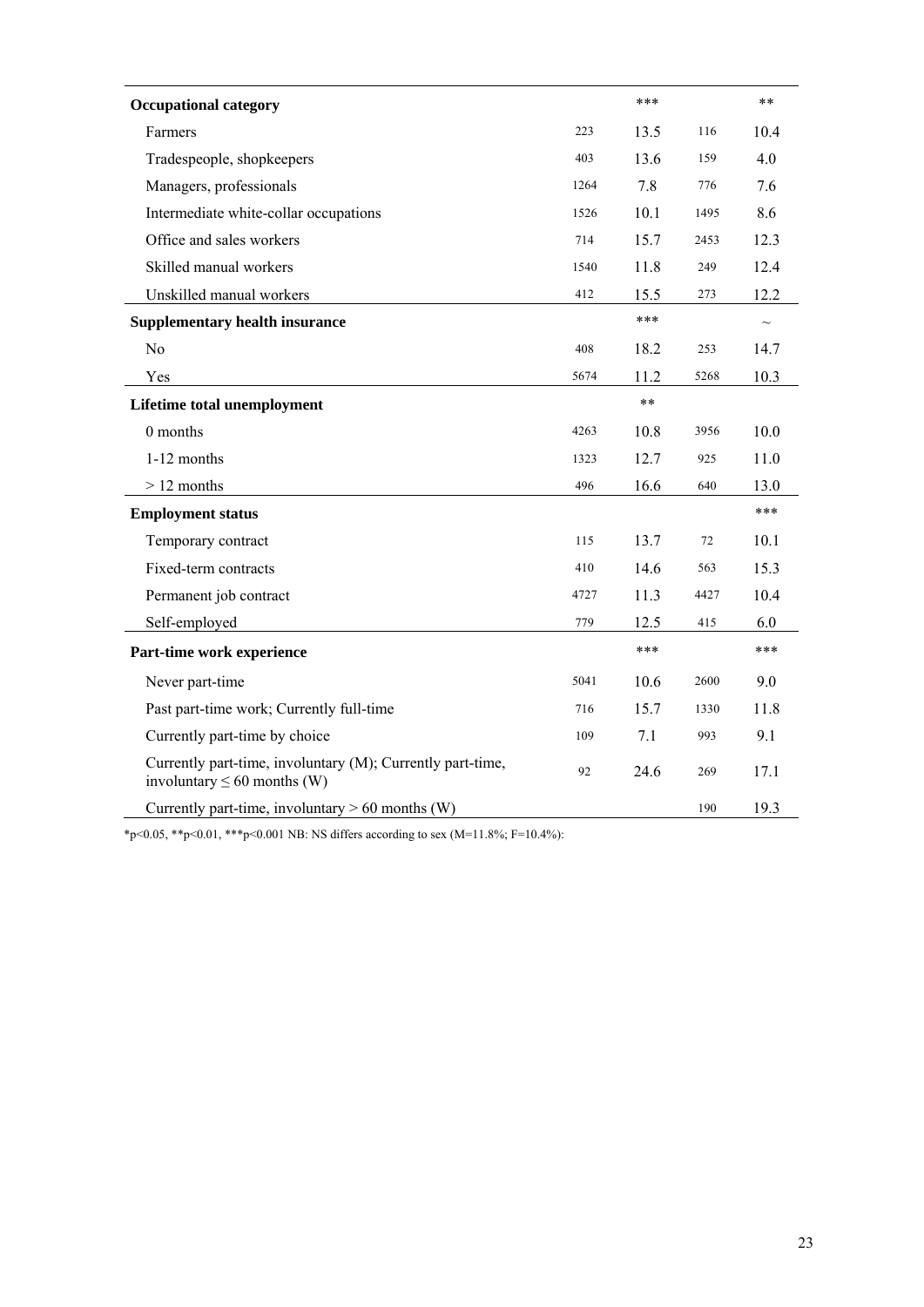#### **Table III – Men - model 1: OR for depressive symptoms according to indicators of atypical jobs adjusted for social and demographic variables, life events, health, and social situation**

| Table III – Men - model 2: OR for depressive symptoms according to indicators of atypical jobs adjusted |
|---------------------------------------------------------------------------------------------------------|
| for social and demographic variables, life events, health, and social situation and for psychosocial    |
| <b>constraints</b>                                                                                      |

|                                                      |                                                                                                      |                          | <b>Model 1</b> (n=5240) |               |             |              | <b>Model 2</b> ( $n=4771$ ) |
|------------------------------------------------------|------------------------------------------------------------------------------------------------------|--------------------------|-------------------------|---------------|-------------|--------------|-----------------------------|
|                                                      |                                                                                                      | $\mathbf n$              | OR                      | 95% CI        | $\mathbf n$ | <b>OR</b>    | 95% CI                      |
| <b>Employment status</b>                             | Permanent job contract                                                                               | 4143                     | 1                       |               | 3814        | $\mathbf{1}$ |                             |
|                                                      | Self-employed                                                                                        | 672                      | 1.23                    | 0.89-1.71     | 584         | 0.99         | $0.69 - 1.42$               |
|                                                      | Fixed-term contract                                                                                  | 425                      | 0.80                    | $0.55 - 1.18$ | 373         | 0.92         | $0.60 - 1.43$               |
| Part-time work experience                            | Never part-time                                                                                      | 4442                     | $\mathbf{1}$            |               | 4048        | $\mathbf{1}$ |                             |
|                                                      | Past part-time work;<br>Currently full-time                                                          | 621                      | 1.35                    | $1.02 - 1.80$ | 572         | 1.51         | 1.10-2.08                   |
|                                                      | Currently part-time by<br>choice                                                                     | 93                       | 0.58                    | $0.24 - 1.41$ | 82          | 0.54         | $0.19 - 1.60$               |
|                                                      | Currently part-time,<br>involuntary (M); Currently<br>part-time, involuntary $\leq 60$<br>months (W) | 84                       | 1.63                    | 0.88-3.04     | 69          | 1.70         | $0.80 - 3.60$               |
|                                                      | Currently part-time,<br>involuntary $> 60$ months<br>(W)                                             |                          |                         |               |             |              |                             |
| <b>Diploma</b>                                       | $\geq$ High school                                                                                   | 2543                     | $\mathbf{1}$            |               | 2369        | $\mathbf{1}$ |                             |
|                                                      | < High school                                                                                        | 1658                     | 1.52                    | 1.19-1.93     | 1497        | 1.32         | $1.01 - 1.73$               |
|                                                      | No diploma                                                                                           | 1039                     | 1.91                    | 1.46-2.49     | 905         | 1.49         | 1.09-2.01                   |
| Supplementary<br>health<br>insurance                 | Yes                                                                                                  | 4917                     | 1                       |               |             |              |                             |
|                                                      | N <sub>0</sub>                                                                                       | 323                      | 1.63                    | 1.12-2.38     |             |              |                             |
| Often obliged to do several<br>things simultaneously | $\rm No$                                                                                             | $\overline{\phantom{a}}$ |                         |               | 1362        | $\mathbf{1}$ |                             |
|                                                      | Concerned, not difficult                                                                             |                          |                         |               | 1992        | 0.97         | $0.71 - 1.94$               |
|                                                      | Concerned, difficult                                                                                 |                          |                         |               | 1417        | 1.40         | 1.01-1.94                   |
| Not able to interrupt work                           | No                                                                                                   |                          |                         |               | 3755        | $\mathbf{1}$ |                             |
|                                                      | Concerned, not difficult                                                                             |                          |                         |               | 571         | 0.85         | $0.57 - 1.29$               |
|                                                      | Concerned, difficult                                                                                 |                          |                         |               | 445         | 1.65         | 1.16-2.35                   |
| Varied work                                          | Yes                                                                                                  |                          |                         |               | 4093        | $\mathbf{1}$ |                             |
|                                                      | N <sub>0</sub>                                                                                       |                          |                         |               | 678         | 1.36         | 1.00-1.86                   |
| Resources to do good work                            | Yes                                                                                                  |                          |                         |               | 4085        | $\mathbf{1}$ |                             |
|                                                      | No                                                                                                   |                          |                         |               | 686         | 1.41         | 1.02-1.94                   |
| <b>Mutual assistance sufficient</b>                  | Yes                                                                                                  |                          |                         |               | 4007        | $\mathbf{1}$ |                             |
|                                                      | $\rm No$                                                                                             |                          |                         |               | 764         | 1.79         | 1.32-2.44                   |
| Must cope with the demands of<br>the public          | $\rm No$                                                                                             |                          |                         |               | 2238        | $\mathbf{1}$ |                             |
|                                                      | Concerned, not difficult                                                                             |                          |                         |               | 1444        | 1.06         | $0.78 - 1.43$               |
|                                                      | Concerned, difficult                                                                                 |                          |                         |               | 1089        | 1.68         | 1.25-2.26                   |